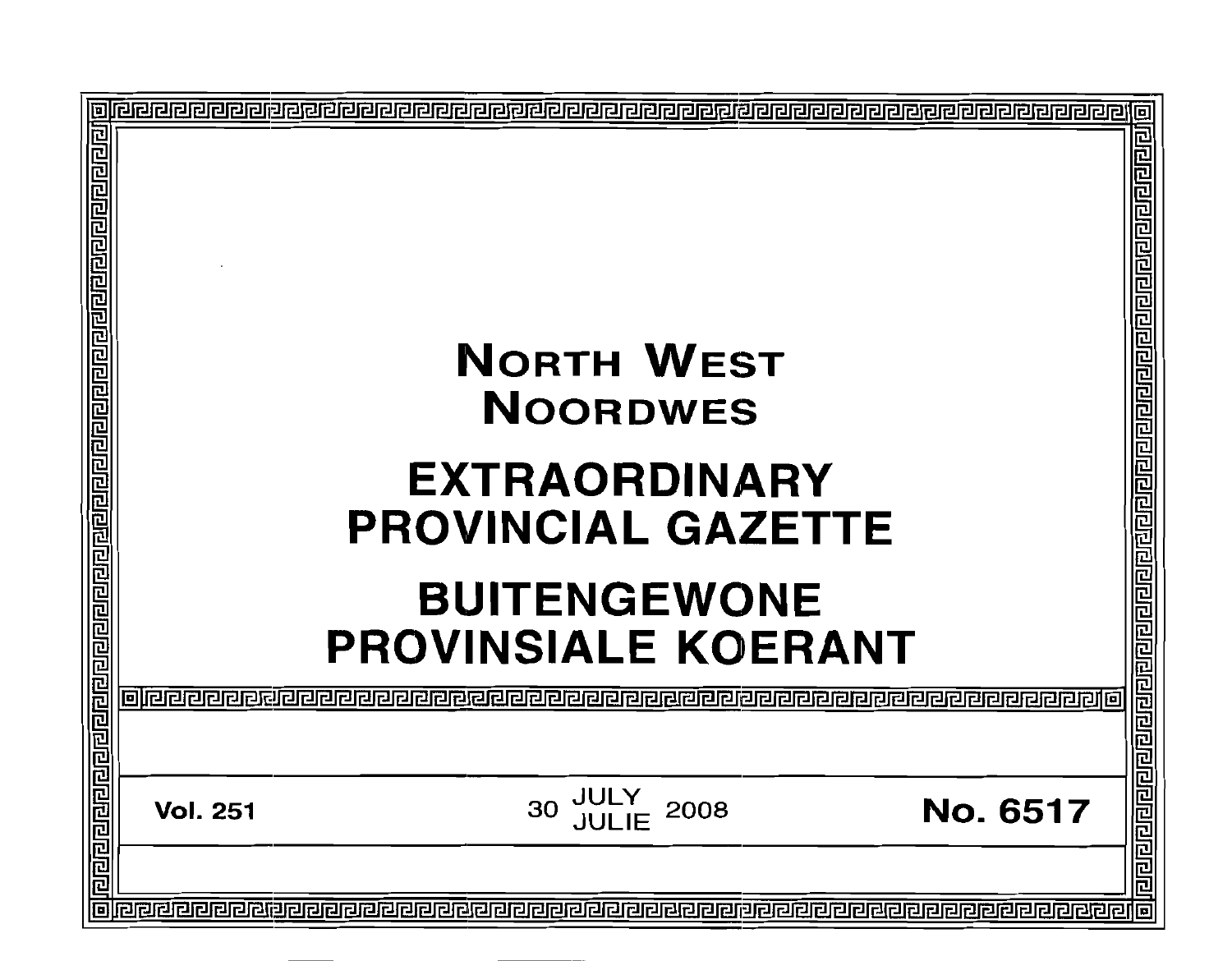# **CONTENTS • INHOUD**

| No. |                                                                                                                       | Page<br>No. | Gazette<br>No. |
|-----|-----------------------------------------------------------------------------------------------------------------------|-------------|----------------|
|     | <b>OFFICIAL NOTICES</b>                                                                                               |             |                |
|     | 15 North West Schools Education Act (3/1998): Regulations relating to the registration and withdrawal of registration |             | 6517           |
| 16. |                                                                                                                       | 34          | 6517           |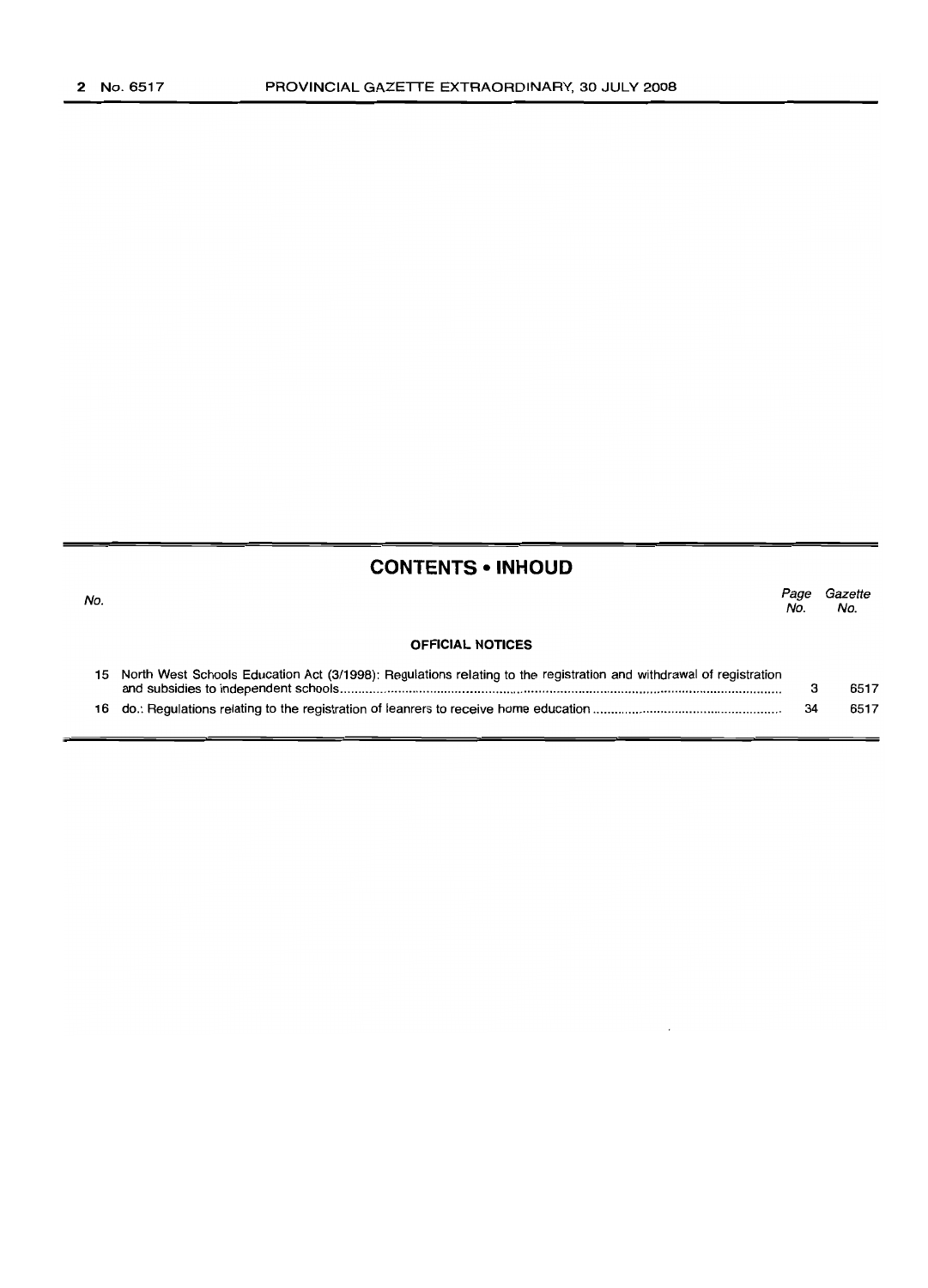# **OFFICIAL NOTICES**

# **OFFICIAL NOTICE 15 OF 2008**

**NORTH WEST PROVINCE NORTH WEST SCHOOLS EDUCATION ACT (ACT 3 OF 1998)**

# **REGULATIONS RELATING TO THE REGISTRATION AND WITHDRAWAL OF REGISTRATION AND SUBSIDIES TO INDEPENDENT SCHOOLS**

I, Oabetswe Johannes Tselapedi, the Member of the Executive Council for Education in the North West Province has in terms of sections 46(2), 47 and 50 of the South African Schools Act, 1996 (Act No. 84 of 1996) and section 15 of the North West Schools Education Act, 1998 (Act No.3 of 1998) and with the concurrence of the financial head, promulgated the regulations set out in the Schedule.

Joselapede

Oabetswe Johannes Tselapedi MEC for Education, North West Province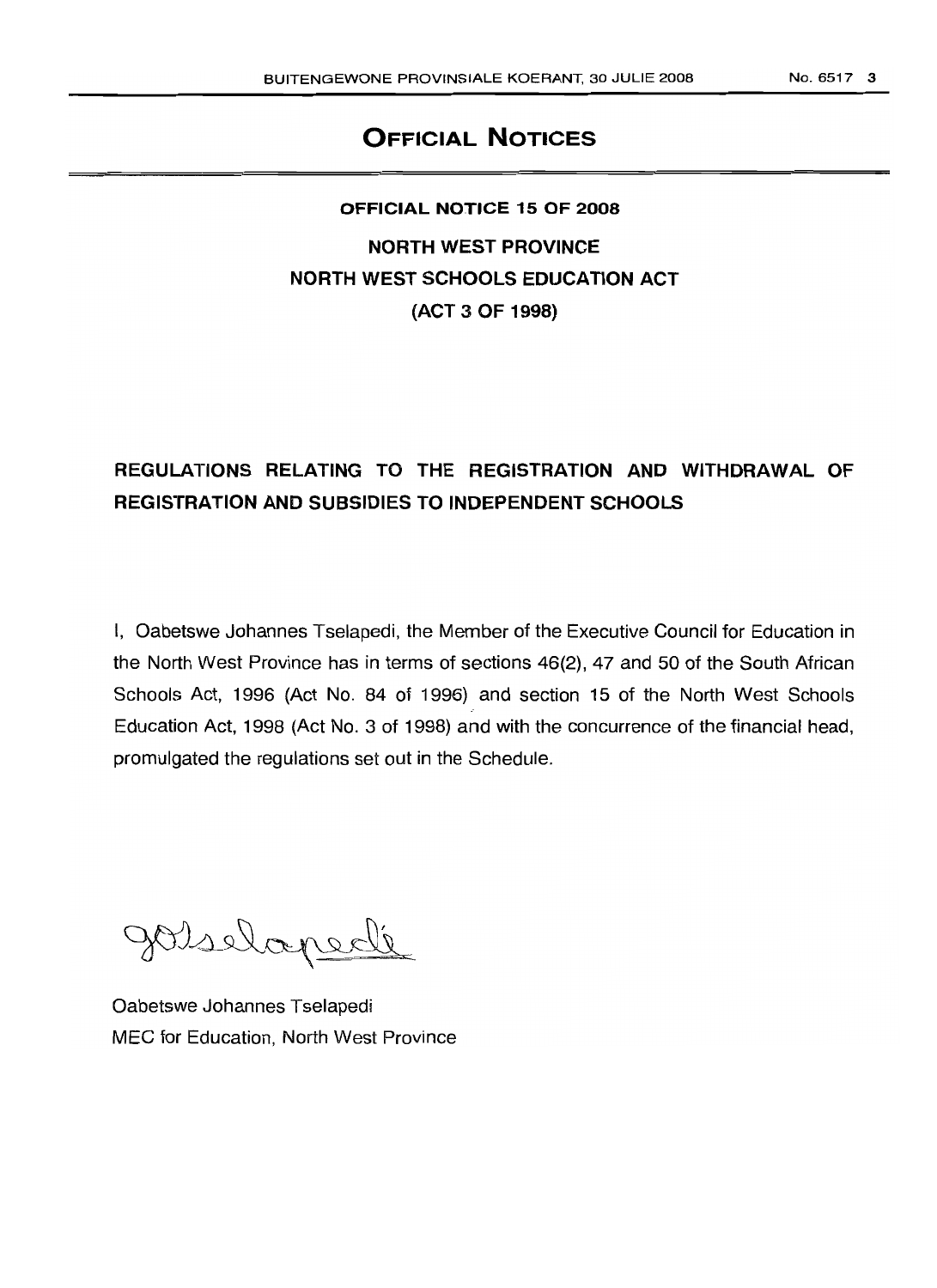# **REGULATIONS RELATING TO THE REGISTRATION AND WITHDRAWAL OF REGISTRATION AND SUBSIDIES TO INDEPENDENT SCHOOLS**

The Member of the Executive Council for Education in the North West Province has in terms of sections 46(2), 47 and 50 of the South African Schools Act, 1996 (Act No. 84 of 1996) and section 15 of the North West Schools Education Act, 1998 (Act No. 3 of 1998) and with the concurrence of the financial head, promulgated the regulations set out in the Schedule.

# **SCHEDULE ARRANGEMENT OF SECTIONS**

## **Chapter 1: Definitions**

1. Definitions

## **Chapter 2: Application Process**

- 2. Eligibility
- 3. Application for registration
- 4. Application for amendment
- 5. Application for provisional registration
- 6. Withdrawal of application
- 7. Subsequent application for registration

## **Chapter 3: Requirements for registration**

- 8. Compliance with the Act
- 9. Name of the applicant
- 10. Prohibition of discrimination
- 11. Curricula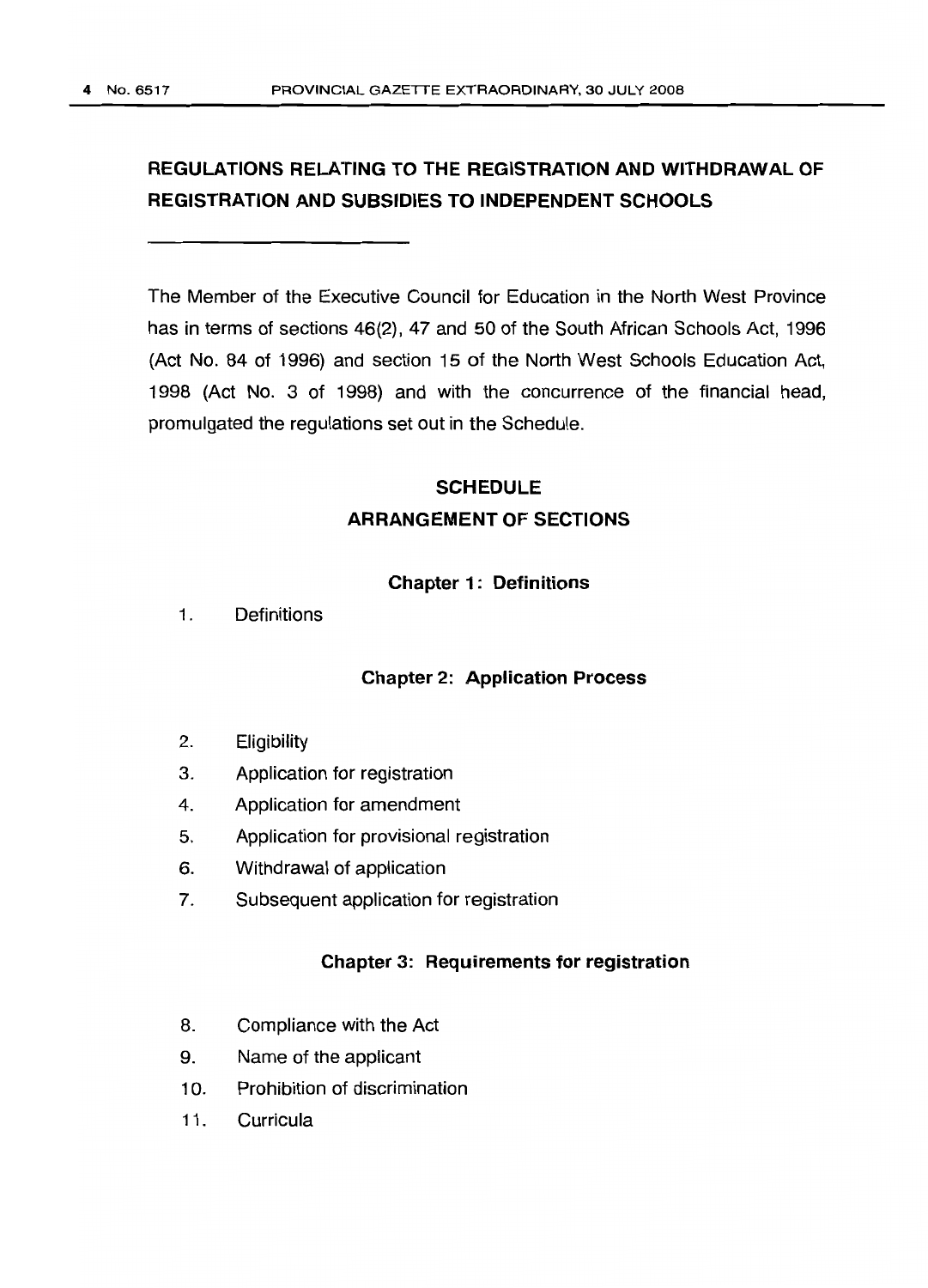- 12. Quality assurance
- 13. Finance
- 14. Monitoring and evaluation

## **Chapter 4: Registration**

- 16. Determination of an application
- 17. Conversion of provisional registration
- 18. Amendment of registration
- 19. Withdrawal of registration
- 20. Publication of registration notices

## **Chapter 5: Registration certificate**

- 21. Registration name
- 22. Certificate of registration

## **Chapter 6: Responsibility of an independent school**

- 23. Maintenance of registration
- 24. Display of registration status
- 25. Registered curricula
- 26. Registers and other records to be kept
- 27. Files to be kept
- 28. Lapse or cancellation of registration
- 29. Permission of learners to sit for examinations of public schools

# **Chapter 7: Subsidies**

- 30. Eligibility
- 31. Process of application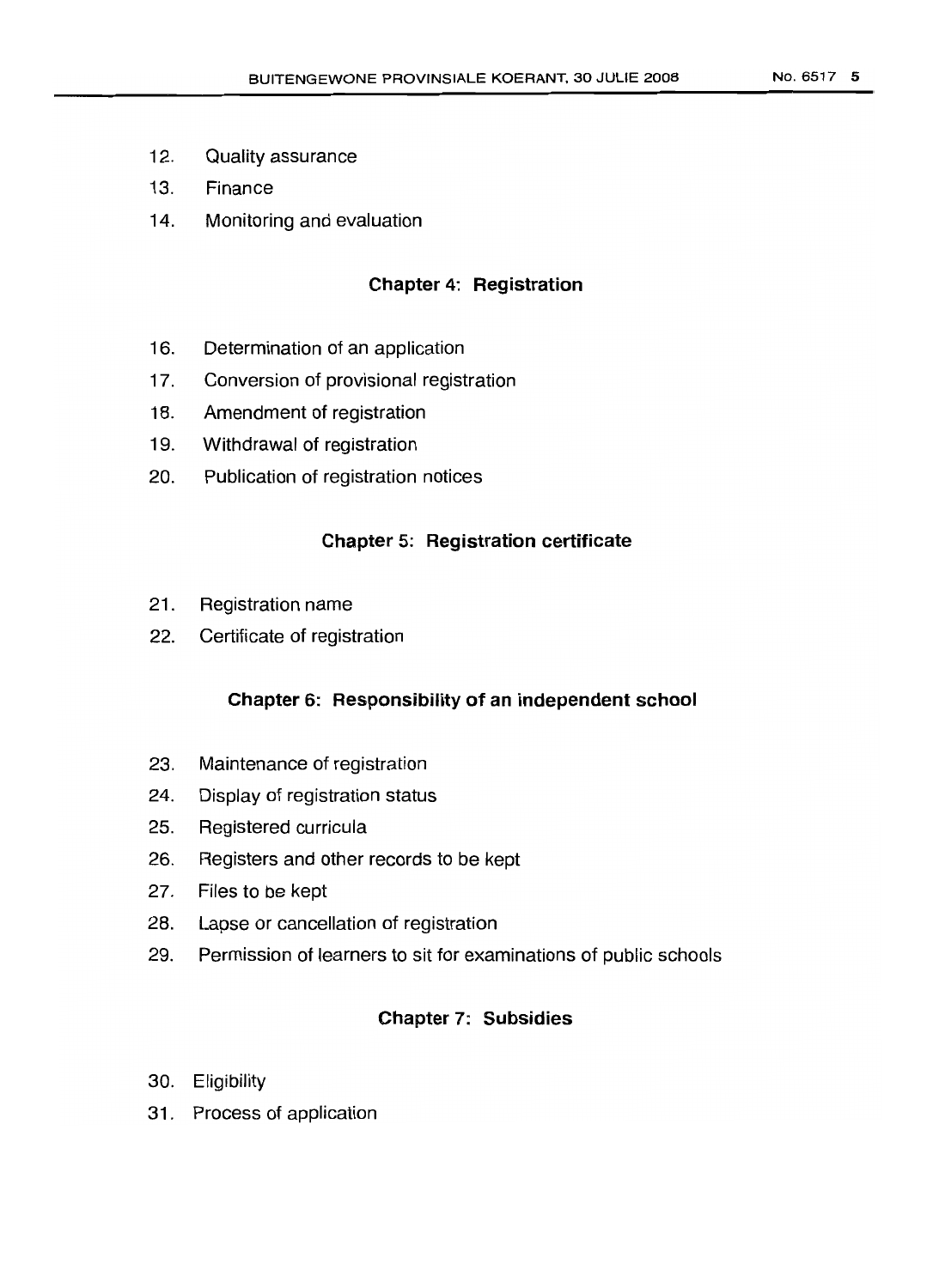- 32. Withdrawal of a subsidy
- 33. Quantification of subsidies
- 34. Determination of an application

# **Chapter 8: Appeals**

35. Procedure

### **Chapter 9: General and transitional arrangements**

- 36. Delegation of powers
- 37. Transitional arrangements
- 38. Short title and commencement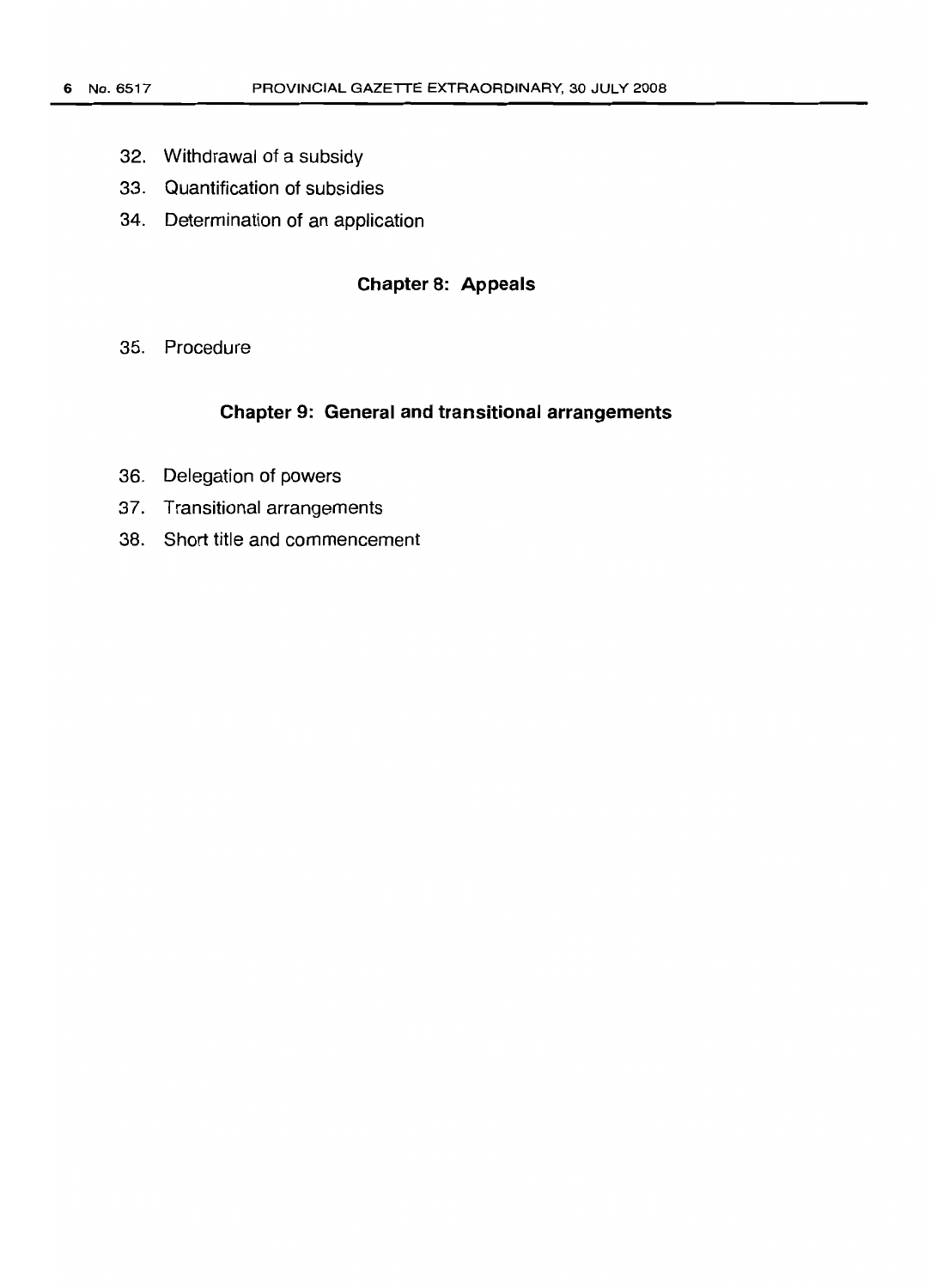# **CHAPTER 1 DEFINITIONS**

## 1. **Definitions**

In these regulations any word or expression to which a meaning has been assigned in the South African Schools Act, 1996 (Act No. 84 of 1996) has the same meaning and, unless the context otherwise indicates-

"accreditation" means accreditation or preliminary accreditation as determined by Umalusi;

"amendment" means an alteration in the conditions of registration or provisional registration of an independent school;

"application for conversion" means an application to convert from provisional registration to full registration;

"condition" means a stipulation or directive imposed by the Head of Department on an independent school;

"independent school" means a school established in terms of section 46 of the Act, which is privately owned and not registered with the department as a public school;

"registration" means the granting of an application to operate as an independent school in terms of the Act;

"requirements" means the prescribed criteria contemplated in chapter 3 of these regulations or any other criteria prescribed in the Act that an applicant or independent school must fulfill in order to be registered or maintain registration;

"the Act" means the South African Schools Act, 1996 (Act No. 84 of 1996); "Umalusi" means the council for quality assurance in the General and Further Education and Training Act, 2001 (Act No. 58 of 2001).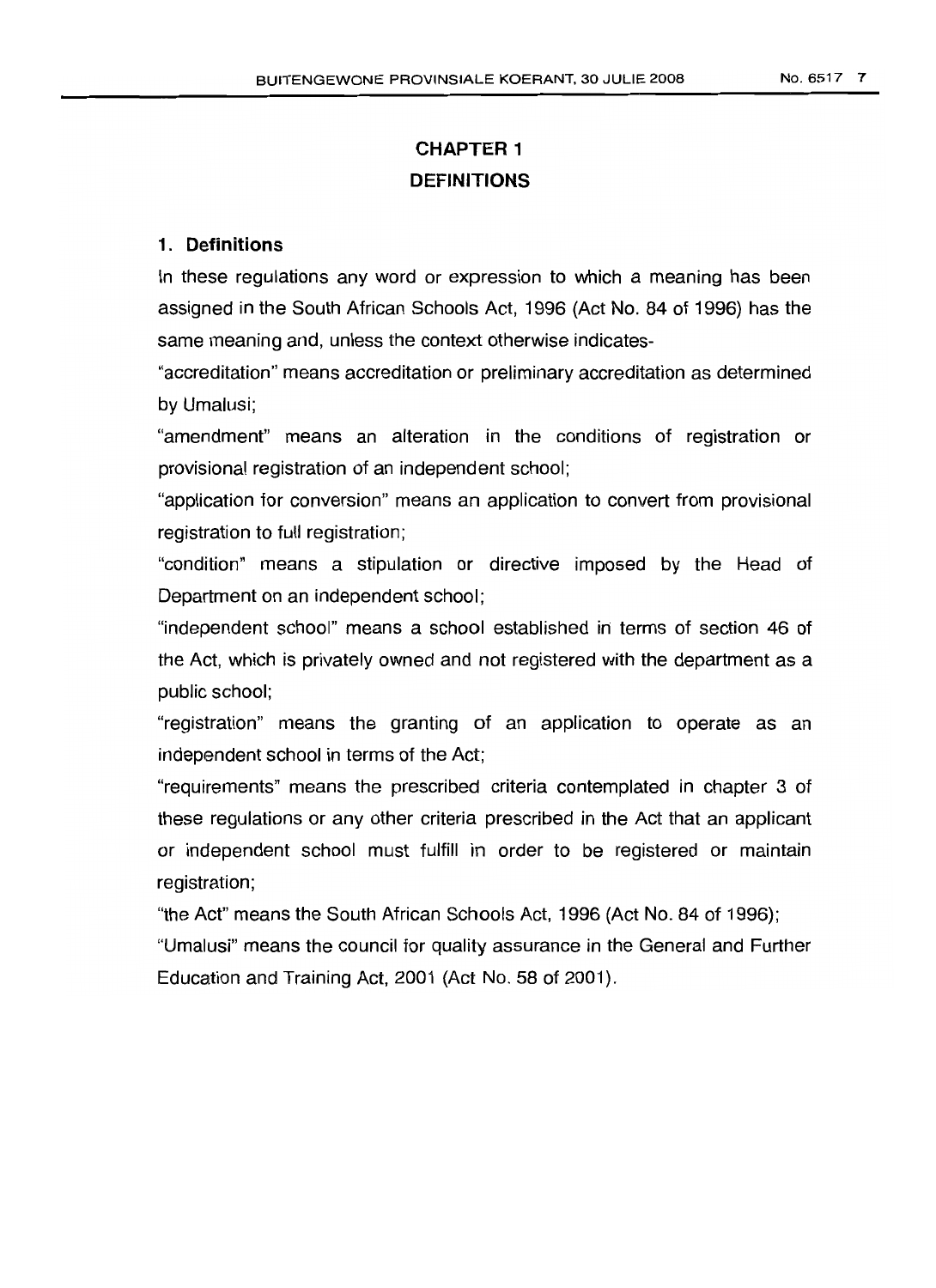# **CHAPTER 2 APPLICATION PROCESS**

## 2. **Eligibility**

(1) A person proposing to provide education as contemplated in the Act is eligible to apply for registration if-

(a) registered as a juristic person in terms of the Companies Act, 1973 (Act No. 61 of 1973); or

(b) recognized as an external company in terms of the Companies Act, 1973 (Act No. 61 of 1973), as amended.

(2) A person who purports to operate an independent school is guilty of an offence in terms of section 46 of the Act, and is not eligible to apply for registration except in terms of regulation 8(4).

## 3. **Application for registration**

(1 )Anyone who intends to establish and maintain an independent school must apply to the Head of the Department in terms of these regulations.

(2) Sub-regulation (1) also applies to

(a) a juristic person established through a merger between independent schools, with a resultant loss of the juristic personality of the old independent school and the creation of a new juristic person;

(b) a juristic person or an external company who intends to change the name of their independent school.

(3) An applicant for registration must-

(a) make the application in writing on the prescribed application form and address it to the Head of the Department;

(b) submit the application to the regional office in which the proposed independent school is to be established by not later than 30 January of the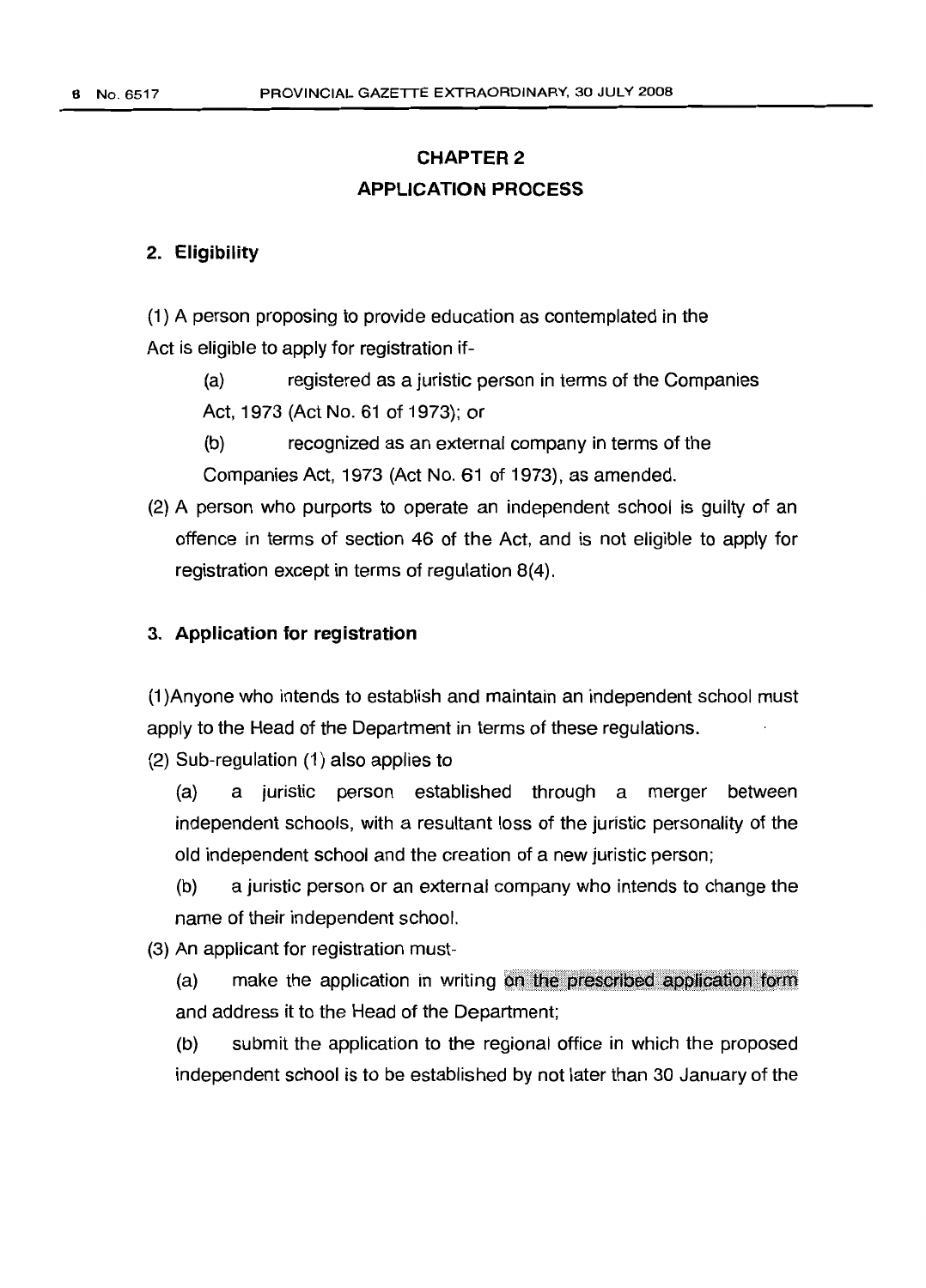year preceding the year of the proposed opening of the independent school.

(4) The application must be accompanied by-

(a) a constitution for the independent school covering all matters relating to the control of the independent school including its ownership, character, aims, governance, funding, admission, religion and language policy;

(b) a floor and site plan, which shall in the case of a multi-storied building include a floor plan for each floor to be occupied;

(c) details of any additional facilities, which will be made available for the implementation of the curriculum and for co-curricular and extracurricular activities;

(d) details of the facilities which will be made available to serve the needs of learners with disabilities;

(e) proof of security of tenure over the proposed school buildings and grounds for a minimum of one year from the date of registration of the independent school;

(f) a certified copy of a certificate from the relevant health authorities confirming that the proposed facilities at the independent school will meet the minimum health and safety requirements;

(g) a certified copy of a certificate from the relevant municipality confirming that the proposed facilities will meet the requirements of the municipal by-laws;

(h) proof in the form of a legally binding surety that the independent school will be financially viable for a minimum period of 12 months after registration;

(i) certified copies of the constitutive instruments of the relevant juristic person or external company; and

(k) a list of the educators proposed to be employed at the independent school as well as their South African Council of Educators registration numbers;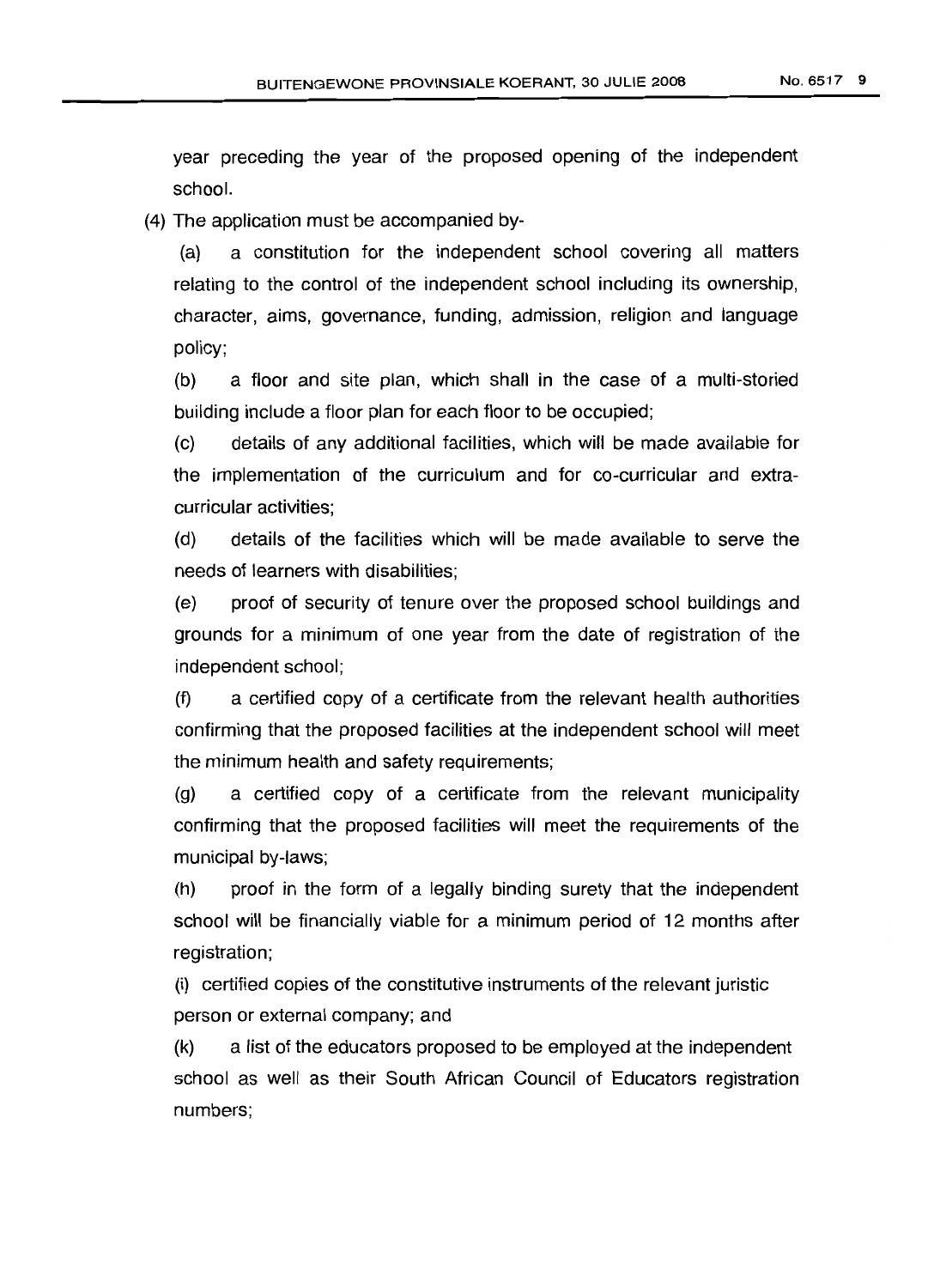(I) sufficient information regarding the curriculum(s) to be followed by the independent school;

(m) detailed information of the different grades to be offered by the independent school; and

(n) a declaration that by the owner that the independent school will maintain an enrollment of a minimum of twenty (20) learners for the period of registration.

(5) The Head of Department must refuse to consider an application, which does not comply with the requirements of sub-paragraph (3) and (4) above.

(6) (a) The Head of the Department may require an applicant to clarify items in the application or submit additional information before the application is determined.

(b) The applicant must submit the additional requested information within three months of receiving the request from the Head of Department.

(7) An applicant must promptly notify the Head of Department if there is any change in the information submitted in the application.

## **4. Application for amendment**

(1) Regulation 3(3) to 3(5) applies to the submission of an amendment application, except that it must be submitted at least twelve months before the proposed amendment is intended to come into effect.

(2) The Head of the Department may for good reason permit a later submission if requested in writing by the applicant.

#### 5. **Application for provisional registration**

(1) Regulation 3(3) to 3(5) applies to the submission of an application for provisional registration.

(2) The submission must be accompanied by a statement of the applicant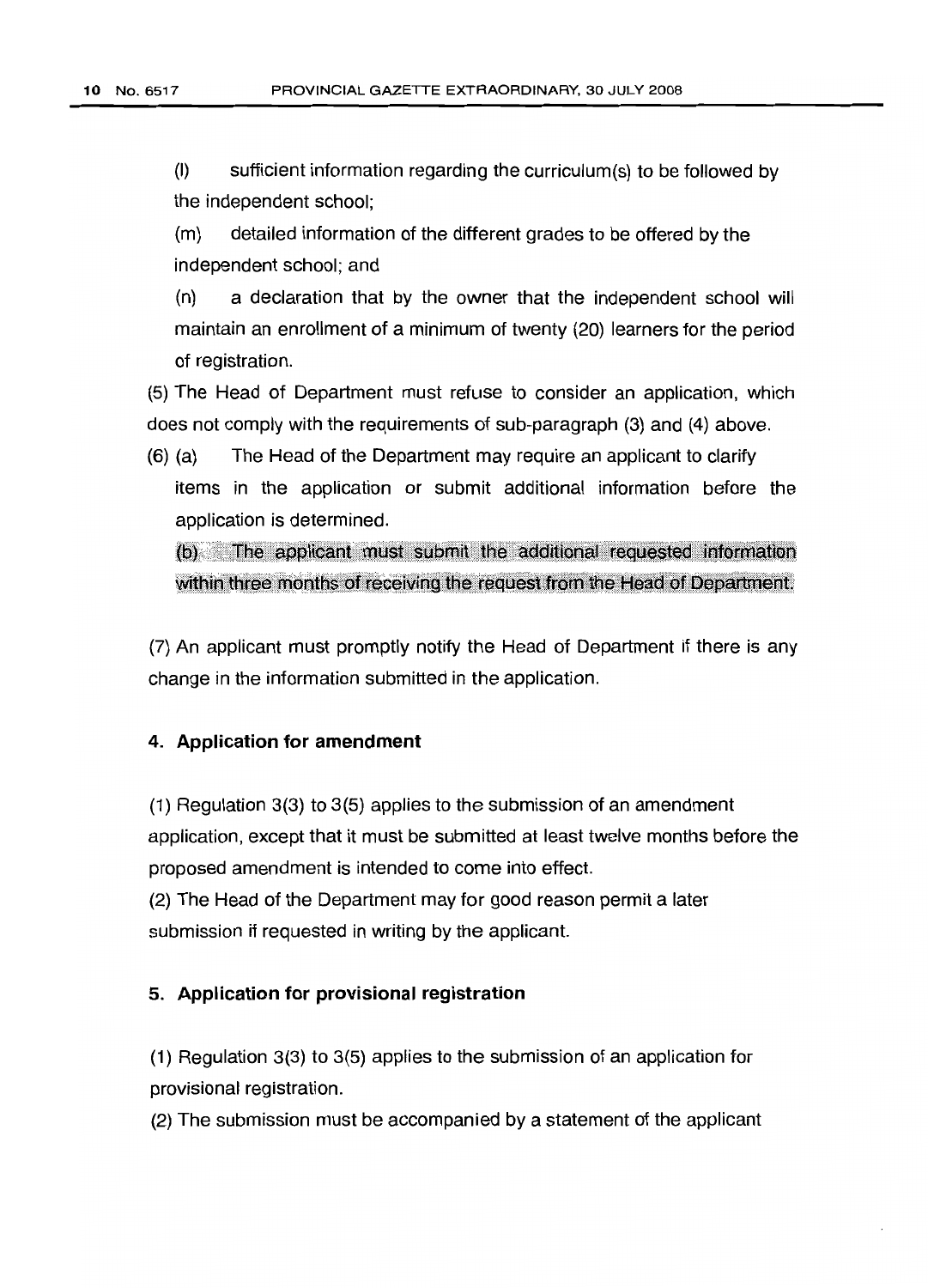indicating the areas where the applicant is lacking full compliance with the regulations and an indication as to when the applicant will be in a position to comply with the regulations.

#### **6. Application for conversion**

Regulation 3(3) to 3(5) applies to the submission of a conversion application.

#### **7. Withdrawal of application**

 $(1)$  An application made in terms of requiations 3,4,5 or 6 may be withdrawn by notice in writing to the Head of the Department.

(2) On receipt of a valid notice of withdrawal the registrar must forthwith return the application documents to the applicant.

#### 8. **SUbsequent application for registration**

(1) An applicant that has withdrawn an application in terms of requlation 7(1) may submit a subsequent application to the Head of Department not less than twelve months after the date of withdrawal.

(2) An applicant whose-

- (a) application has been denied other than in terms of regulation 16(5); or
- (b) provisional registration has lapsed; or
- (c) registration has been cancelled

may submit a subsequent application not less than thirty six months after the date of denial, lapsing or cancellation respectively.

(3) An applicant whose application has been denied in terms of regulation 16(5) may submit a subsequent application not less than sixty months after the notification of such denial of registration has been issued by the Head of Department.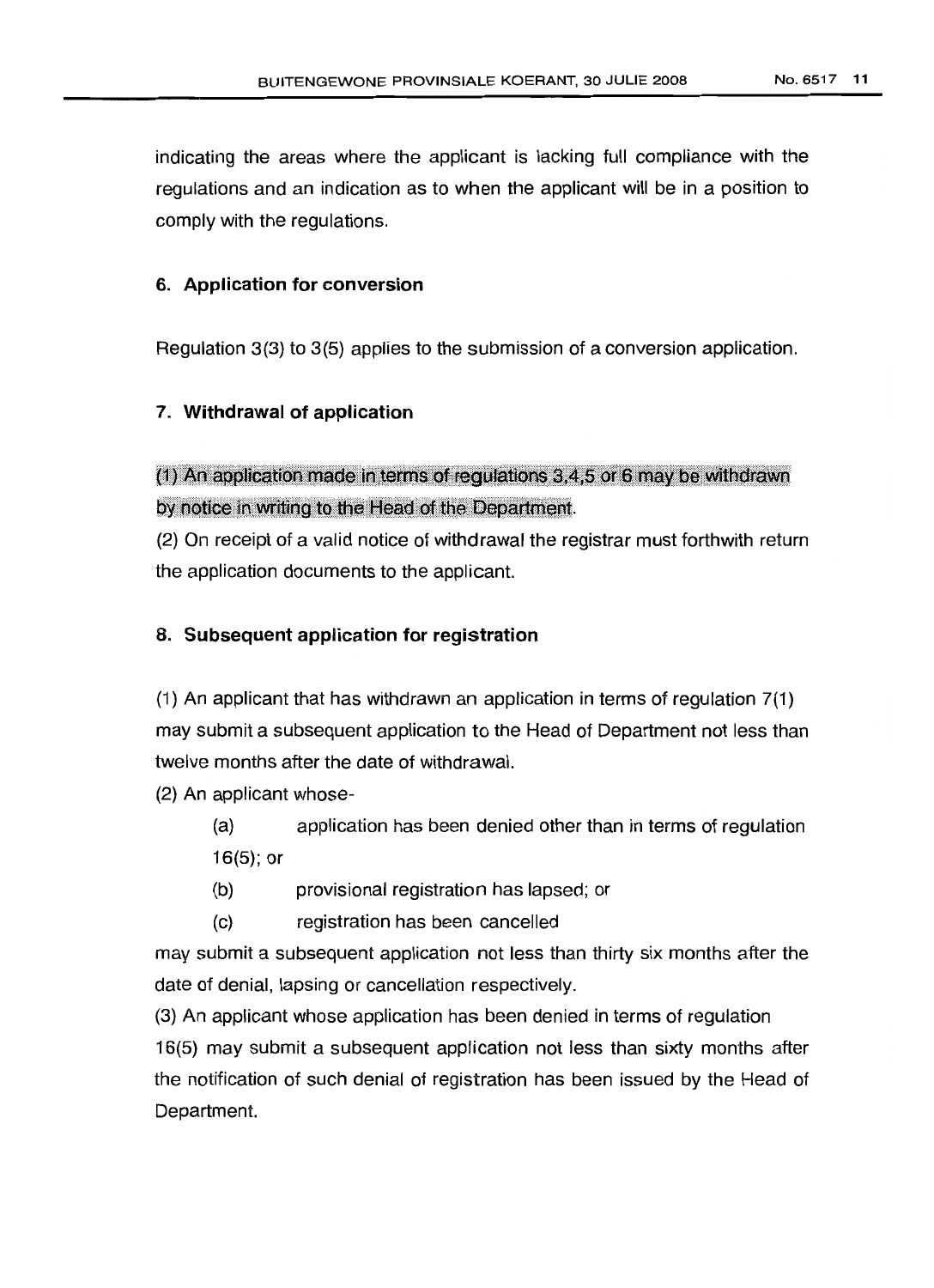(4) Despite sub-regulation (2) a person who has been found guilty of an offence in terms of section 46 of the Act may submit a subsequent application not less than sixty months after paying the fine or serving the term of imprisonment as the case may be.

(5) Regulation 3 applies to the submission of a subsequent application.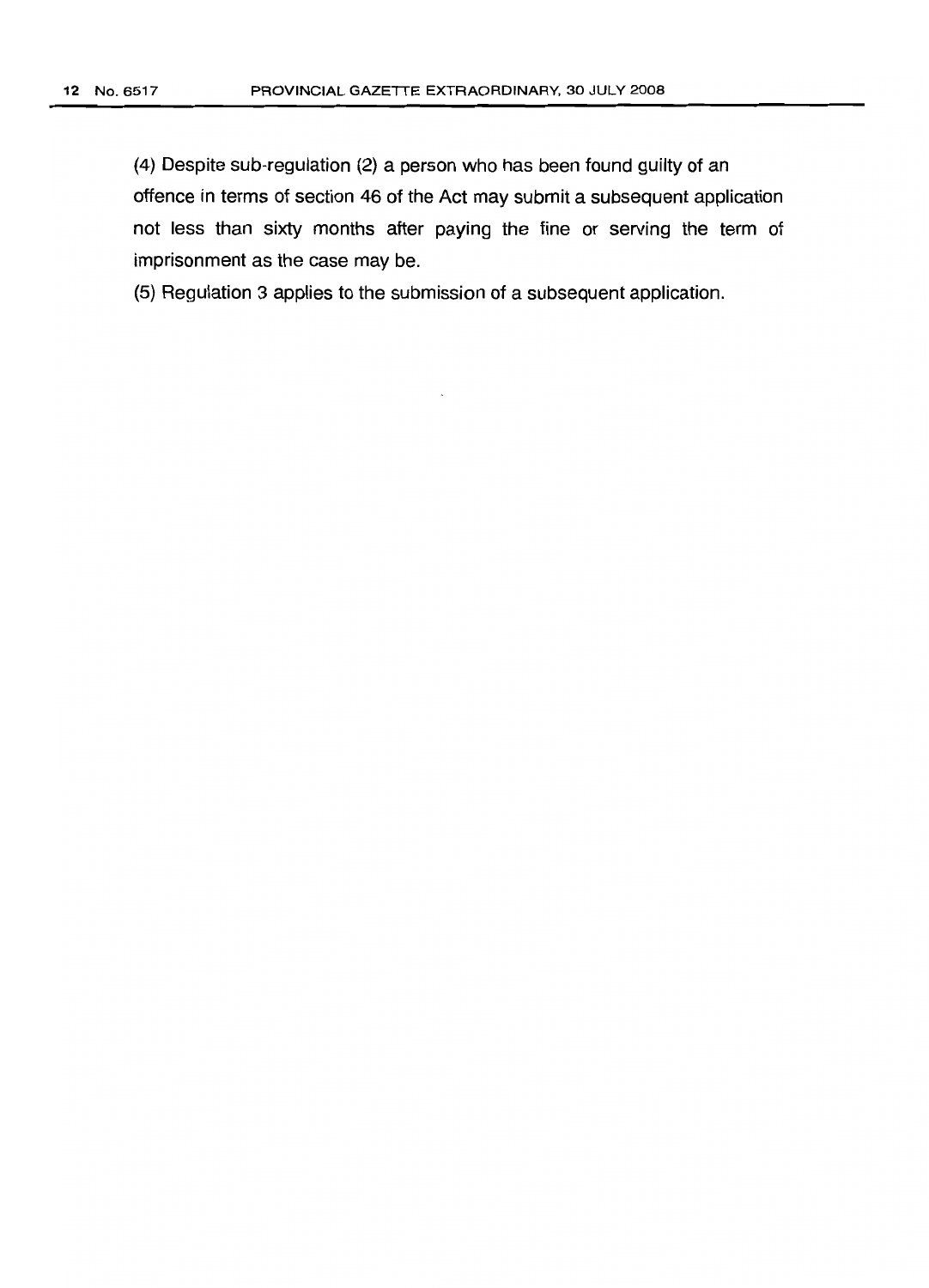# CHAPTER 3 REQUIREMENTS FOR REGISTRATION

### 9. Compliance with the Act

In order to be registered an applicant must fulfill the requirements of the Act.

### 10. Name of applicant

An applicant must apply for registration in the same name under which it is registered or recognized in terms of the Companies Act, 1973 (Act No. 61 of 1973), and must declare the name under which the independent school, if registered, will trade.

## 11.Prohibition of discrimination

An applicant must include a signed declaration that the independent school, if registered, will not discriminate on the basis of race and that it will comply with the provisions of section 9(4) of the Constitution of the Republic of South Africa, 1996 (Act No. 108 of 1996).

#### **12. Accredited curricula**

 $(1)$  An applicant must propose to offer only curricula that comply with the national curriculum statements indicating the minimum outcomes or standards as determined by the Minister in terms of section 6A of the Act. (2) An applicant must comply with the national process and procedure for the assessment of learner achievement as determined by the Minister in terms of section 6A of the Act.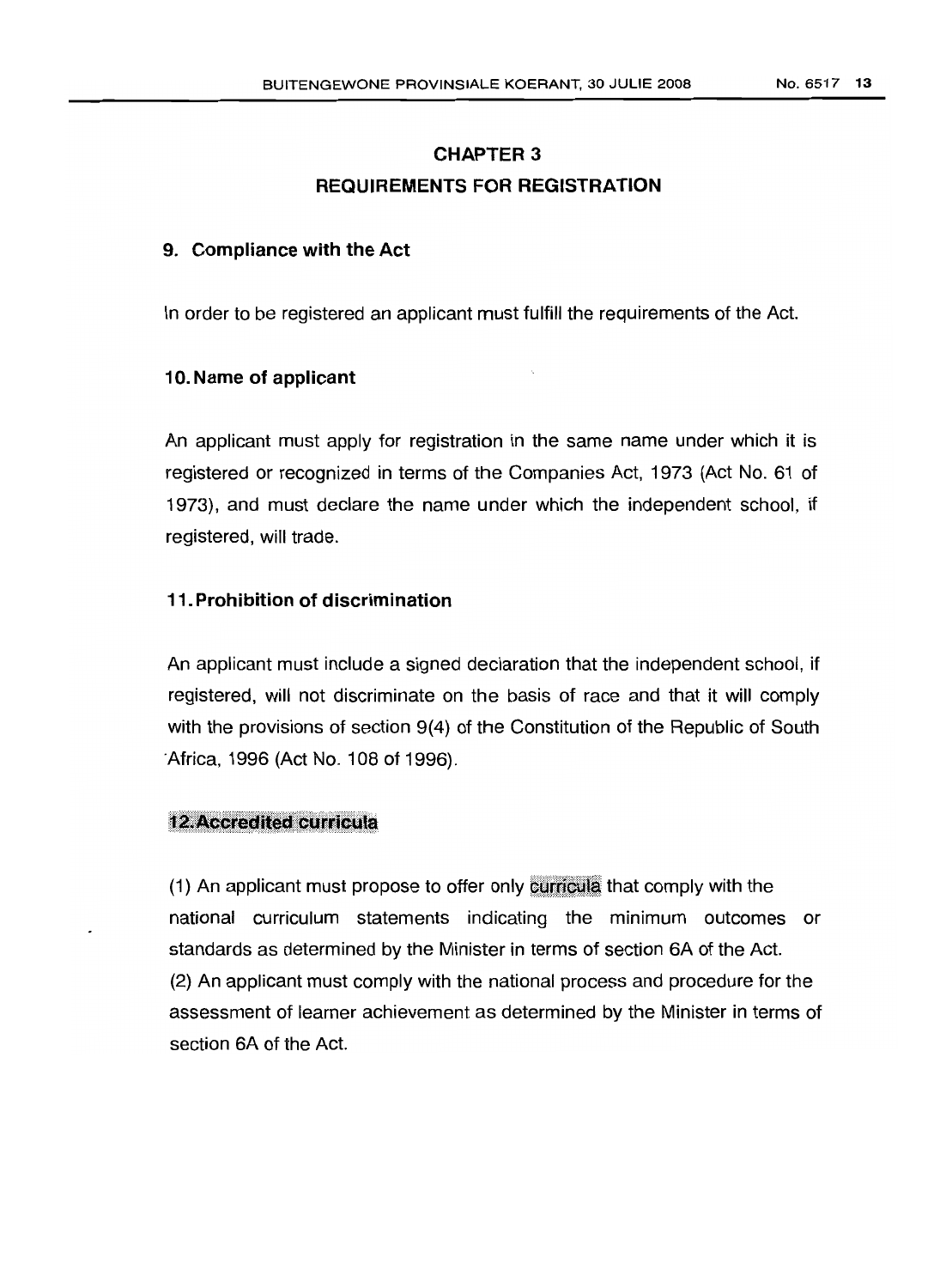### **13.Qualityassurance**

(1) In the application contemplated in regulations 3, 4, 5 and 6 an applicant must submit a signed declaration that it has applied to Umalusi for accreditation, listing the curricula for which it has applied for accreditation or preliminary accreditation.

(2) In the application contemplated in regulations 3, 4, 5 and 6, an applicant must provide a written declaration that it-

(a) will maintain the necessary academic and support staff with appropriate academic or professional qualifications and experience to achieve the objectives of each curriculum;

(b) will maintain a quality management system including assessment policies and procedures appropriate to each curriculum;

(c) will maintain sufficient space, equipment and instructional material to provide education and training of sufficient standard to achieve the objectives of each curriculum;

(d) will maintain full records of each learner's admission, academic progress and assessment of learning in respect of each curriculum;

(e) will ensure that the hours allocated to each Learning Area are adequately observed and approved by the Head of Department.

## 14. Finance

(1) In the application contemplated in regulation 3, 4, 5 and 6 an applicant must submit proof that-

(a) its income is or will be sufficient to sustain its curriculum in an acceptable manner; and

(b) it has or will have a stable financial position that will enable it to maintain operational continuity.

(2) In the application contemplated in regulations 3, 4, 5 and 6 an applicant must submit proof that it has established financial surety or guarantees to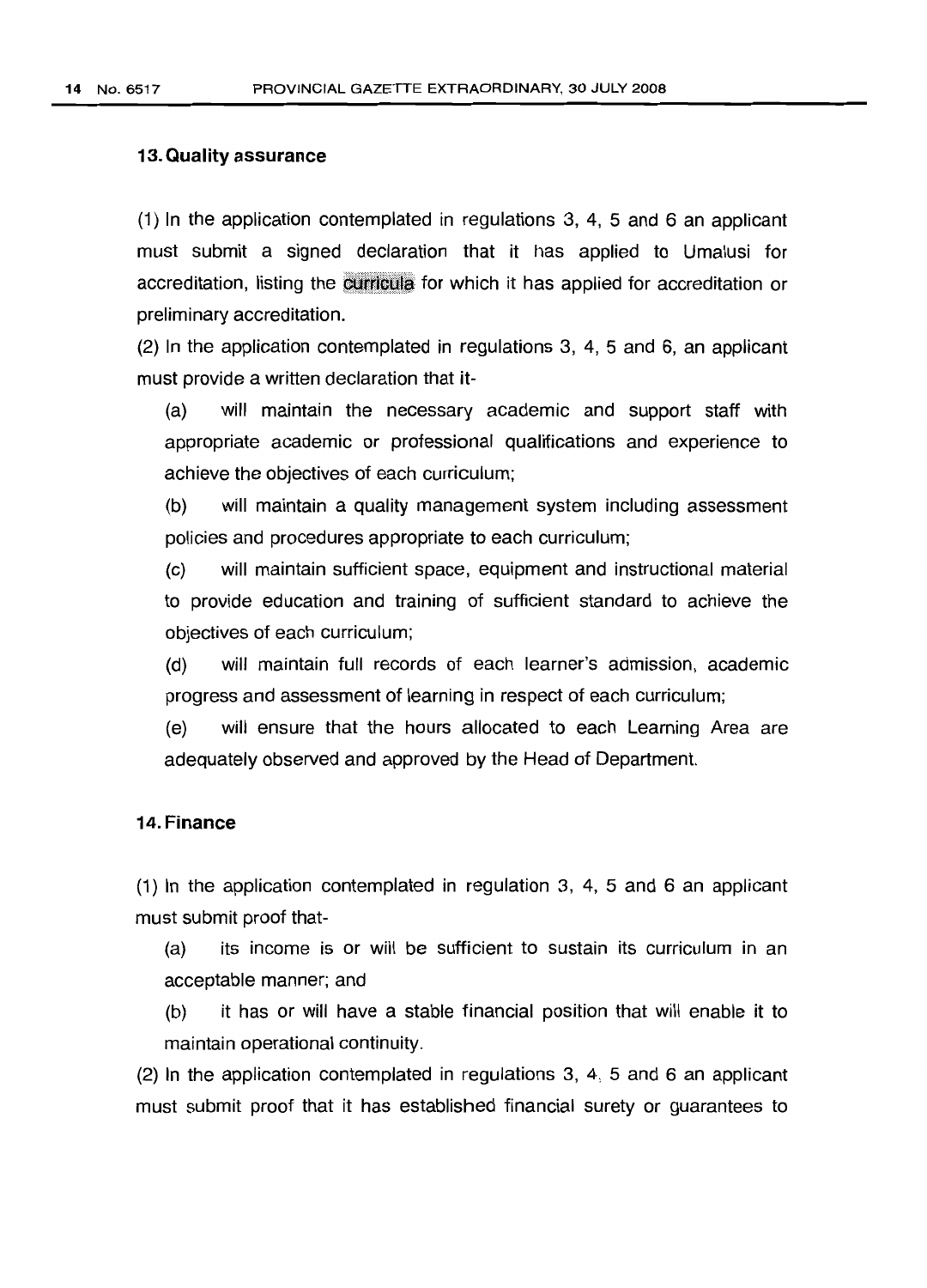ensure that the independent school meets its obligations to its enrolled learners.

#### 15. **Monitoring** and **evaluation**

(1) In the application contemplated in regulations 3, 4, 5 and 6, an applicant must submit a signed declaration that if registered or provisionally registered the independent school will comply with-

(a) a periodic evaluation of the independent school by the Head of Department at intervals to be determined by the Head of Department;

(b) any other reasonable process arranged by the Head of Department after consultation with the independent school for the purpose of monitoring compliance with the requirements of the Act and the conditions of registration as imposed by the Head of Department in terms of section 46 of the Act.

(2) The Head of Department may at any reasonable time order that official visits and quality assurance be done at any independent school in respect of the premises, furniture and equipment of the independent school, the teaching provided, the way in which the independent school is managed, and any other matter which in the opinion of the Head of Department should be monitored.

(3) Whenever the owner or principal of an independent school requests in writing that quality assurance be done, the Head of Department may allow the request and if so, a report will be forwarded to the owner or principal after the quality assurance has been done.

(4) Should a complaint be lodged against the school by parents or guardians of learners enrolled at the school and/or departmental officials and/or members of the public, the Head of Department may, in writing to the principal or owner of such a school, request a written report with regard to the complaint.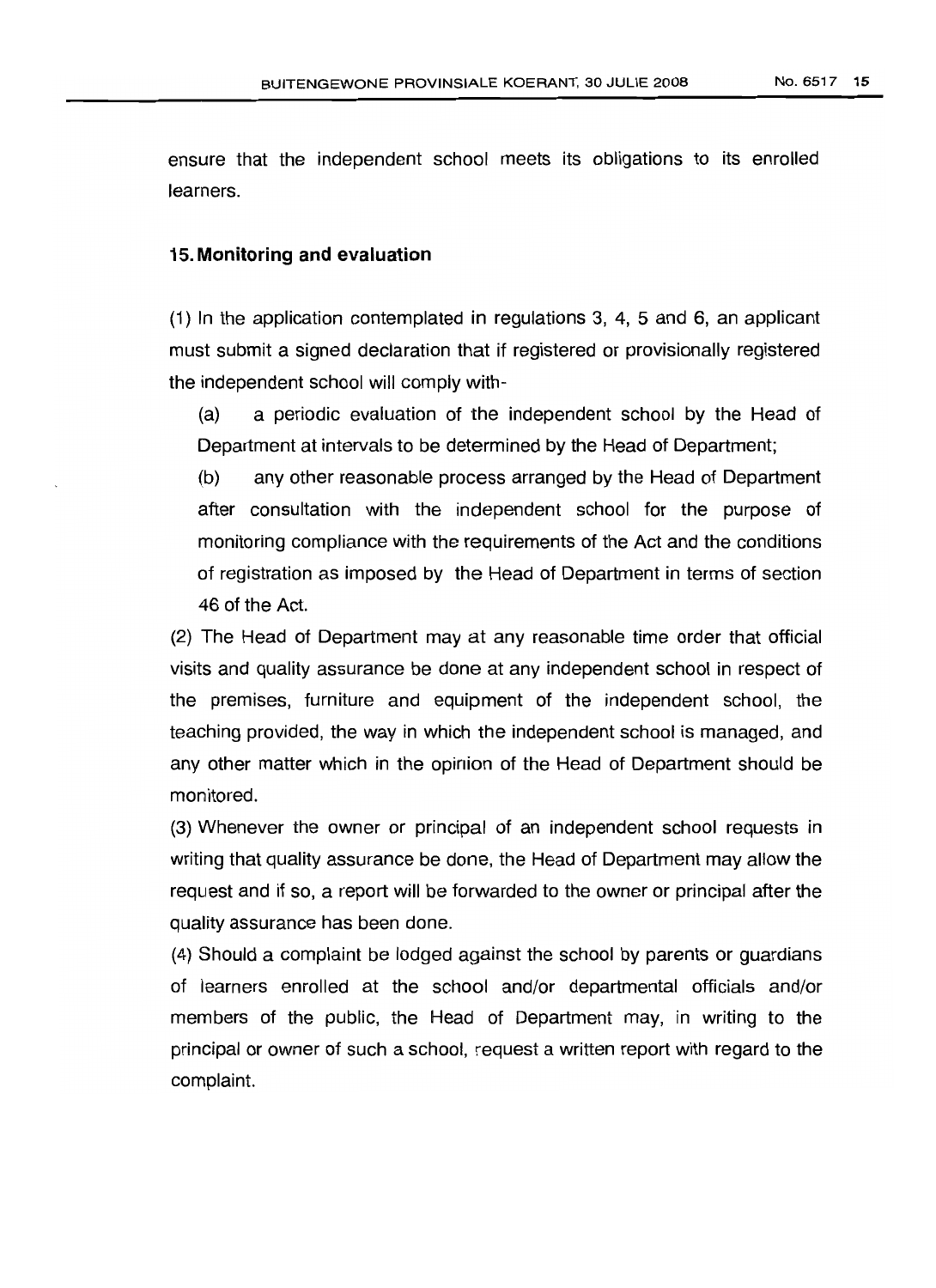(5) The principal or owner must within 30 days of receipt of the written request referred to in sub-regulation (4) above, respond to the Head of Department in writing.

(6) Should the Head of Department not be satisfied with the written response referred to in sub-regulation (5) above, he/she may after receipt of the written response, inform the principal or owner in writing of his/her decision, which may include an investigation.

(7) In the event of an investigation departmental officials appointed by the Head of Department shall be granted access to the school premises or any records at any reasonable time.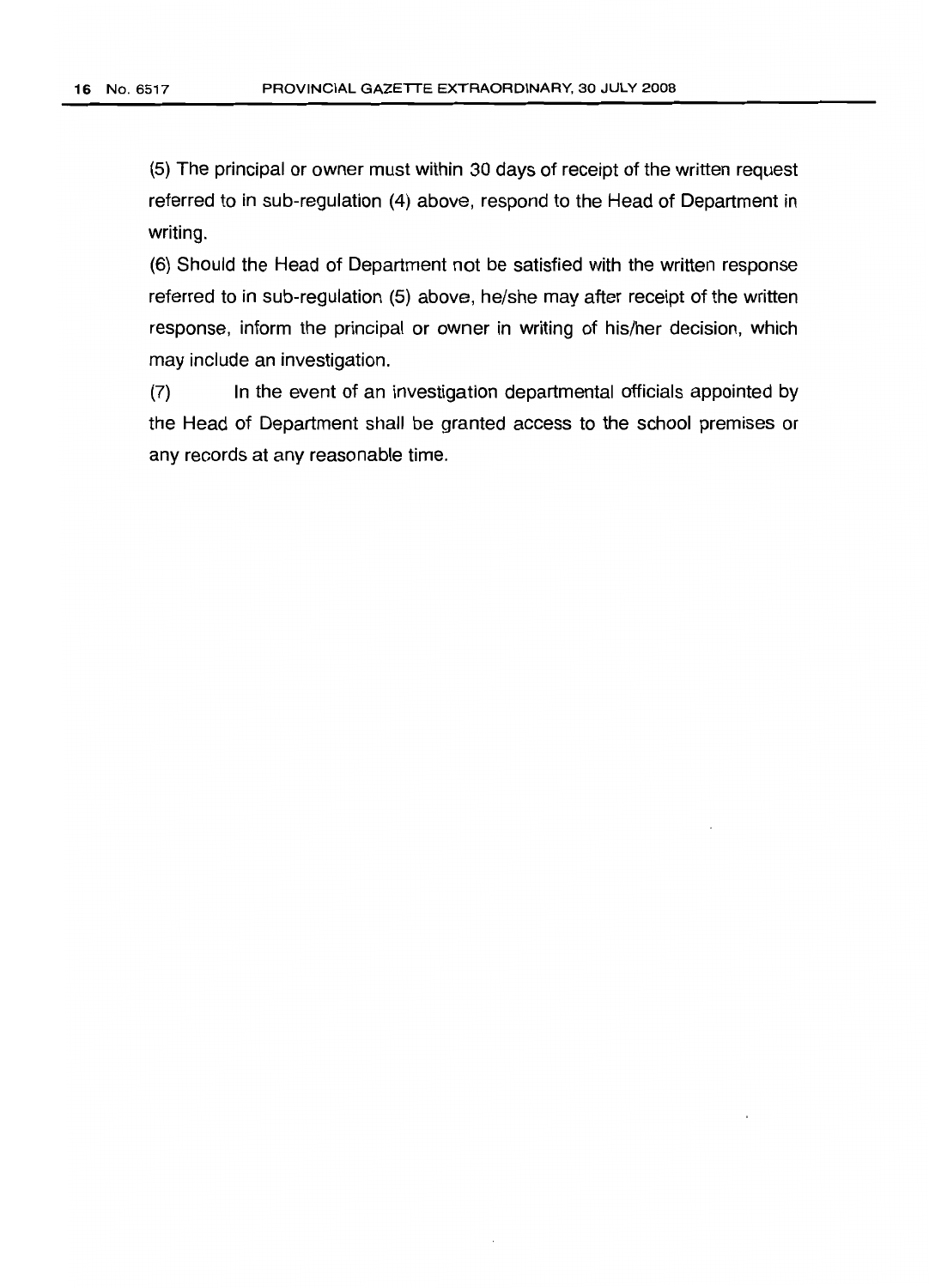# **CHAPTER 4 REGISTRATION**

## 16. **Determination of an application**

(1) The Head of Department must consider and determine an application for registration-

(a) in accordance with section 46 of the Act and these regulations;

(b) at least six months before the applicant intends to commence operations.

(2) In determining an application, the Head of Department must consider-

(a) all the information and declarations provided by the applicant and any other relevant information;

(b) whether, if registered, the applicant in all its curriculums will maintain acceptable standards that are not inferior to national standards;

(c) whether the applicant has met all other relevant requirements of the Act and these regulations;

- (d) regulation 21 concerning the registration name;
- (e) the rights of the general public, the learners and the applicant.

(3) The Head of Department must determine whether to-

- (a) register the applicant in terms of regulation 3;
- (b) grant provisional registration in terms of regulation 5, stating-
	- (i) the terms of provisional registration;

(ii) the date by which the independent school must comply with the terms mentioned in (i) above; or

(c) deny the application.

(4) In determining to grant registration or provisional registration as contemplated in sub-regulation (3) the Head of Department must approve the curriculum(s) to be offered by the independent school.

(5) Despite sub-regulation (3), if an applicant is found to have knowingly submitted fraudulent, false or misleading information the Head of Department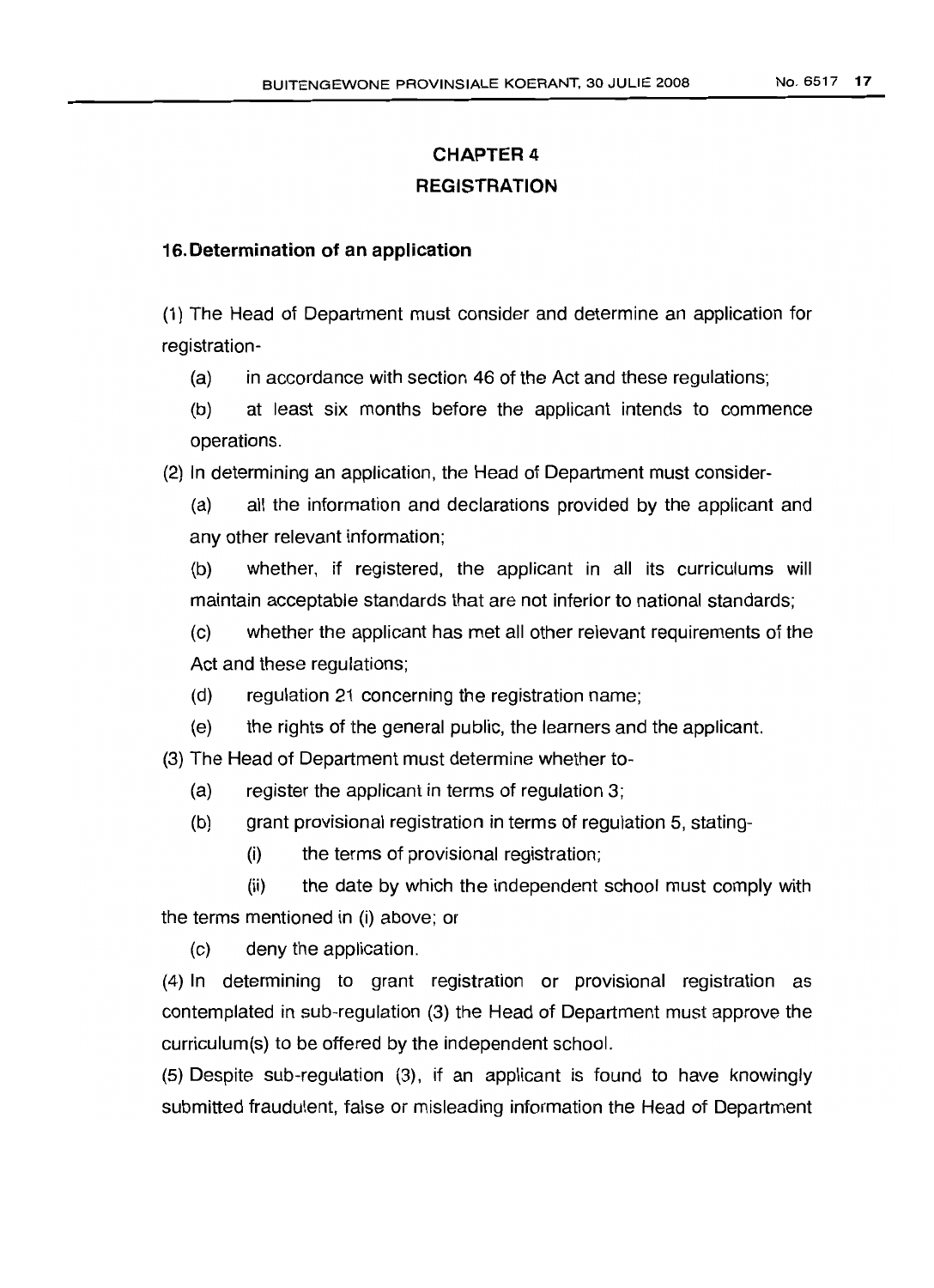must deny the application and refer the matter to the South African Police Service for investigation.

#### 17.Conversion of provisional registration

(1) The Head of Department must consider and determine an application for the conversion of provisional registration submitted in terms of regulation 5 in accordance with regulation 16(3).

(2) The Head of Department must determine whether to-

(a) register the applicant in accordance with regulation 16(3) from the expiry date;

(b) impose a condition and if so, state in writing what condition and the reasons why it has been imposed; or

(c) deny the application for conversion and, if denied, the provisional registration lapses.

(3) If the Head of Department does not receive an application submitted in terms of regulation 5, or if registration is denied in terms of sub-regulation (2), the Head of Department must notify the independent school in writing that its provisional registration will lapse at the end of the academic year, giving reasons.

#### 18.Amendment of registration

(1) The Head of Department must consider and determine an application for amendment in accordance with regulation 16(3) at least three months before the amendment is to come into effect.

(2) The Head of Department must determine whether to-

- (a) amend the registration or provisional registration; or
- (b) impose a condition; or
- (c) deny the application for amendment.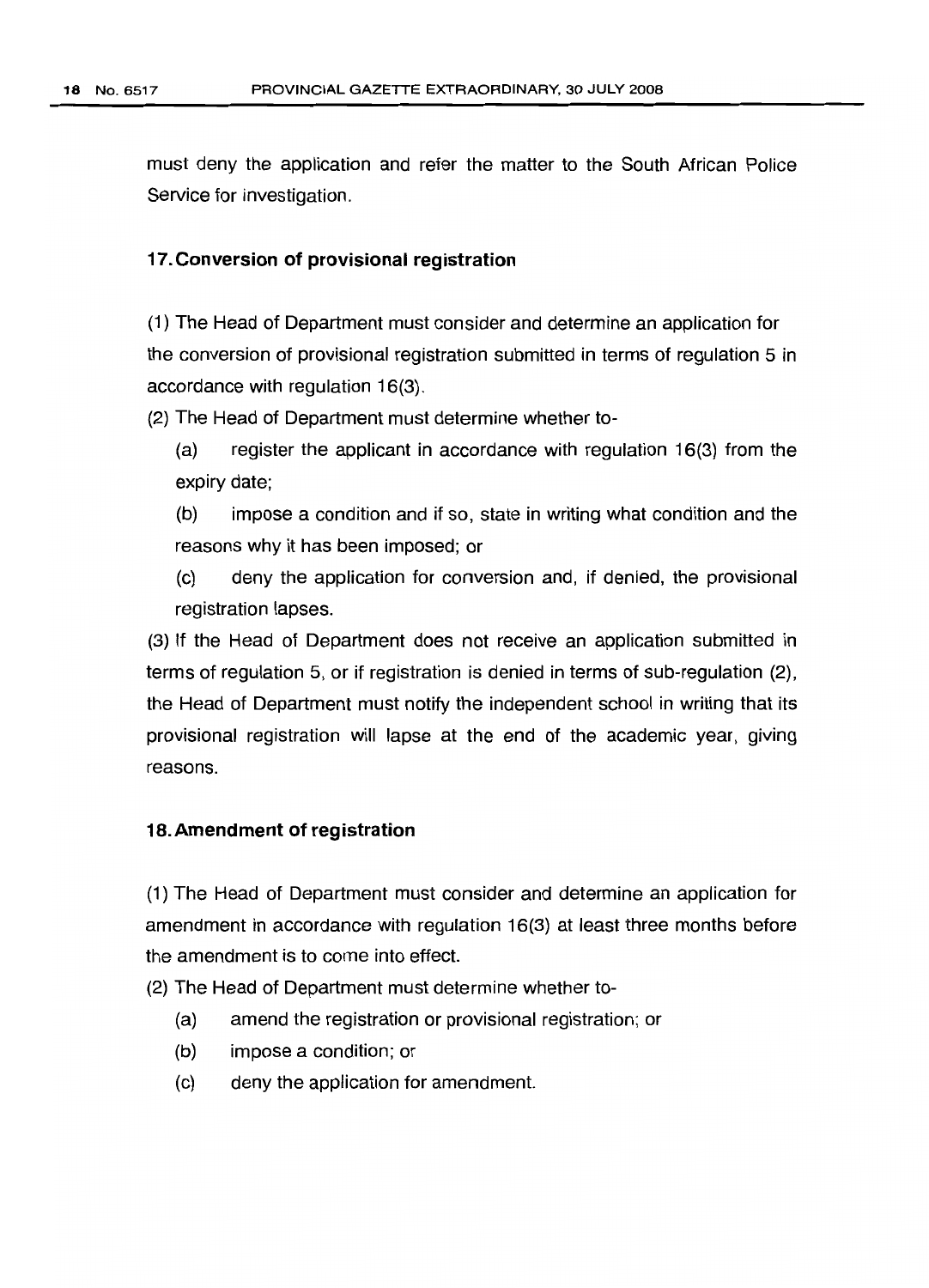(3) In the case of sub-regulation (2)(b) or (c), the Head of Department must notify the independent school in writing, giving reasons.

#### 19. **Withdrawal of registration**

(1) Subject to section 47 of the Act, the Head of Department must withdraw the registration or provisional registration of an independent school if-

(a) the independent school ceases to-

(i) provide education as contemplated in the Act;

(ii) meet the criteria of eligibility contemplated in regulation 2;

(iii) fulfill the requirements for registration contemplated in chapter 3 of these regulations;

(iv) comply with any condition imposed by the Head of Department;

(v) operate all its curriculum.

(b) the independent school provides fraudulent, false or misleading information-

(i) to the Head of Department; or

- (ii) in any of its public documents or advertising and marketing material;
- (c) the independent school is liquidated; or
- $(d)$  the owner $(s)$  or director $(s)$  involved is convicted of an offence in terms of section 46 of the Act.

(2) If Umalusi withdraws accreditation from one or more of an independent school's curricula, the Head of Department must review the independent school's registration or provisional registration and determine whether reasonable grounds exist for withdrawal.

(3) If the Head of Department proposes to cancel an independent school's registration or provisional registration, the Head of Department must-

(a) comply with section 47 of the Act;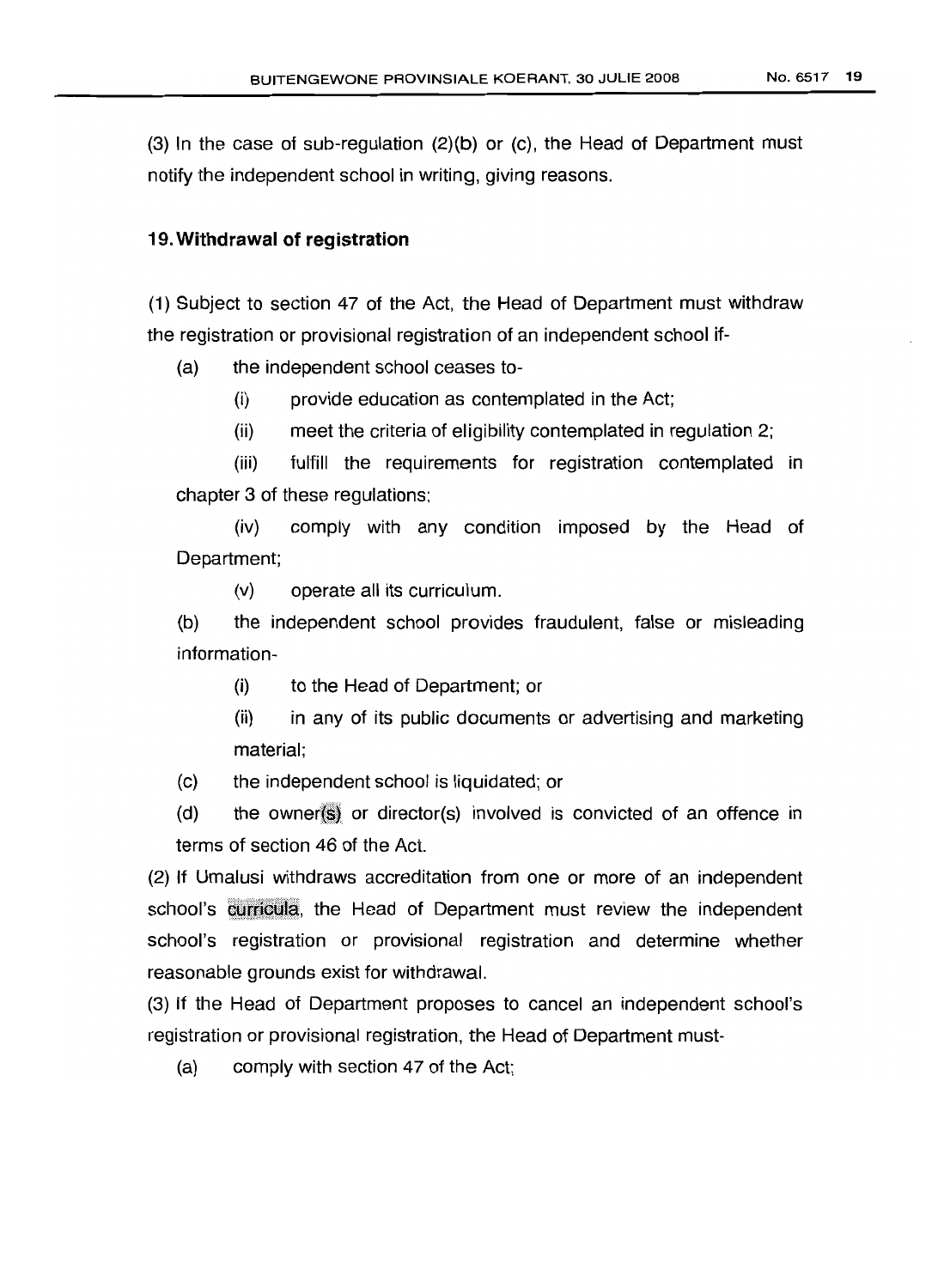(b) consider any representation from the independent school or an interested person in relation to such action;

(c) inform the independent school of the decision taken and the reasons therefore.

(4) If the final determination is to cancel a registration or provisional registration, the Head of Department must issue a notice in writing to the independent school that its registration or provisional registration is cancelled and that the cancellation takes effect on a date as determined by the Head of Department.

## 20. Publication of registration notices

(1) The Head of Department must publish every decision made in terms of this chapter by notice in the Provincial Government Gazette.

(2) The Head of Department must keep a public record of registered or provisionally registered independent schools, together with copies of the registration certificates.

(3) The independent school must take reasonable steps to ensure that a notice dealing with the lapsing or cancellation of registration is brought to the attention of parents or guardians of learners enrolled at the independent school.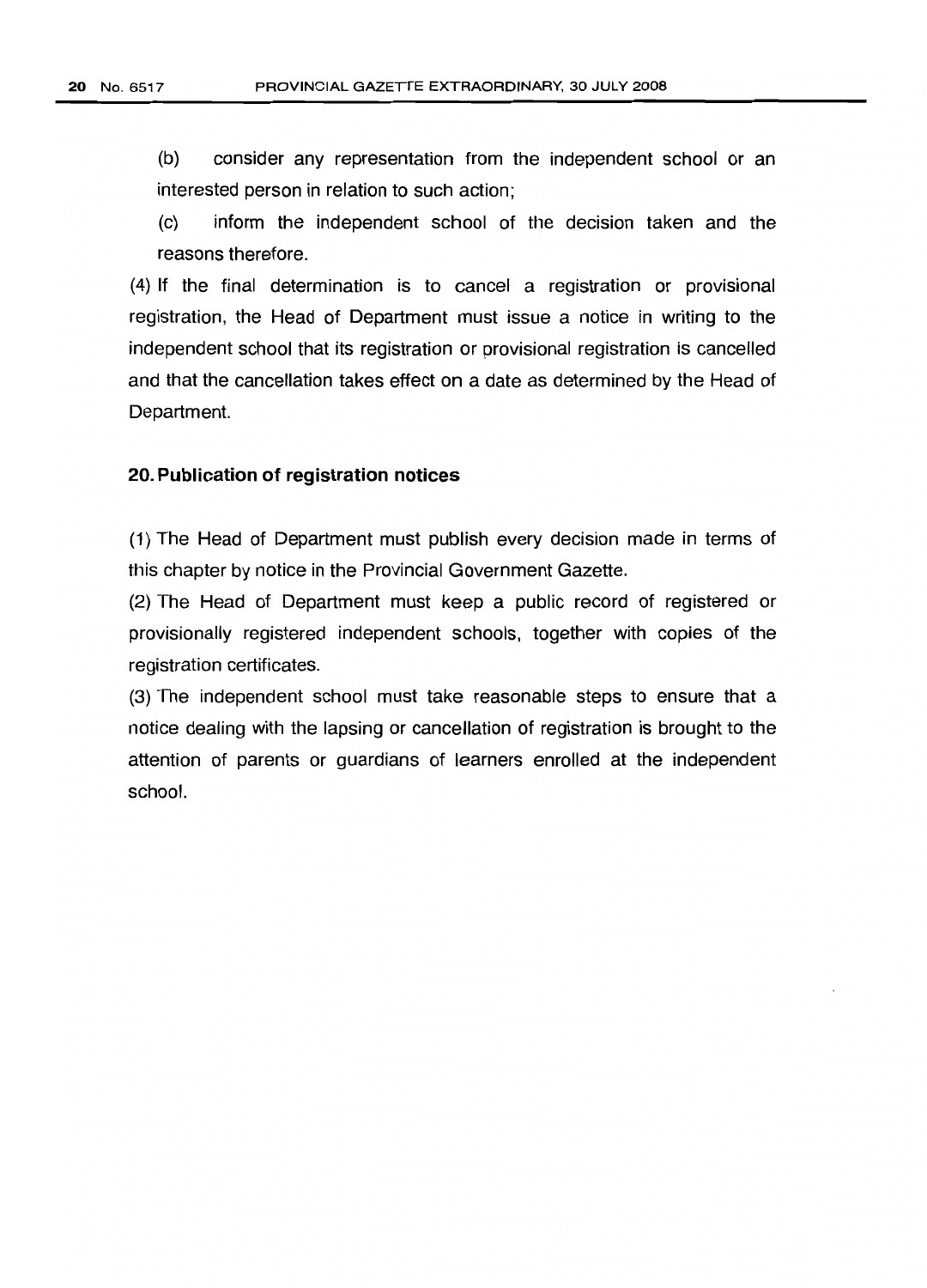# CHAPTER 5 REGISTRATION CERTIFICATE

# 21. Registration name

(1) Subject to this regulation, if the Head of Department grants registration or provisional registration, the independent school must be registered under its legal name, but the Head of Department may include in the registration certificate such translations, abbreviations, acronyms or trade names that uniquely identify the independent school.

(2) Despite sub-regulation (1), the Head of Department must not register an independent school-

(a) under a name that the Head of Department considers to be fraudulent, false or misleading; or

(b) under the same name as another independent school, or include in two certificates of registration the same translation, abbreviation, acronym or trade name.

(3) In the case of sub-regulation (2)(a) or (b), the Head of Department must agree on an acceptable alternative with the applicant.

# 22. Certificate of registration

(1) The certificate of registration or provisional registration must include the following-

(a) the registered name of the independent school and, where applicable, any approved translation, abbreviation, acronym or trade name;

- (b) the independent school's registration number;
- (c) registered curriculum(s);
- (d) the registered grades;
- (d) the physical address of the independent school;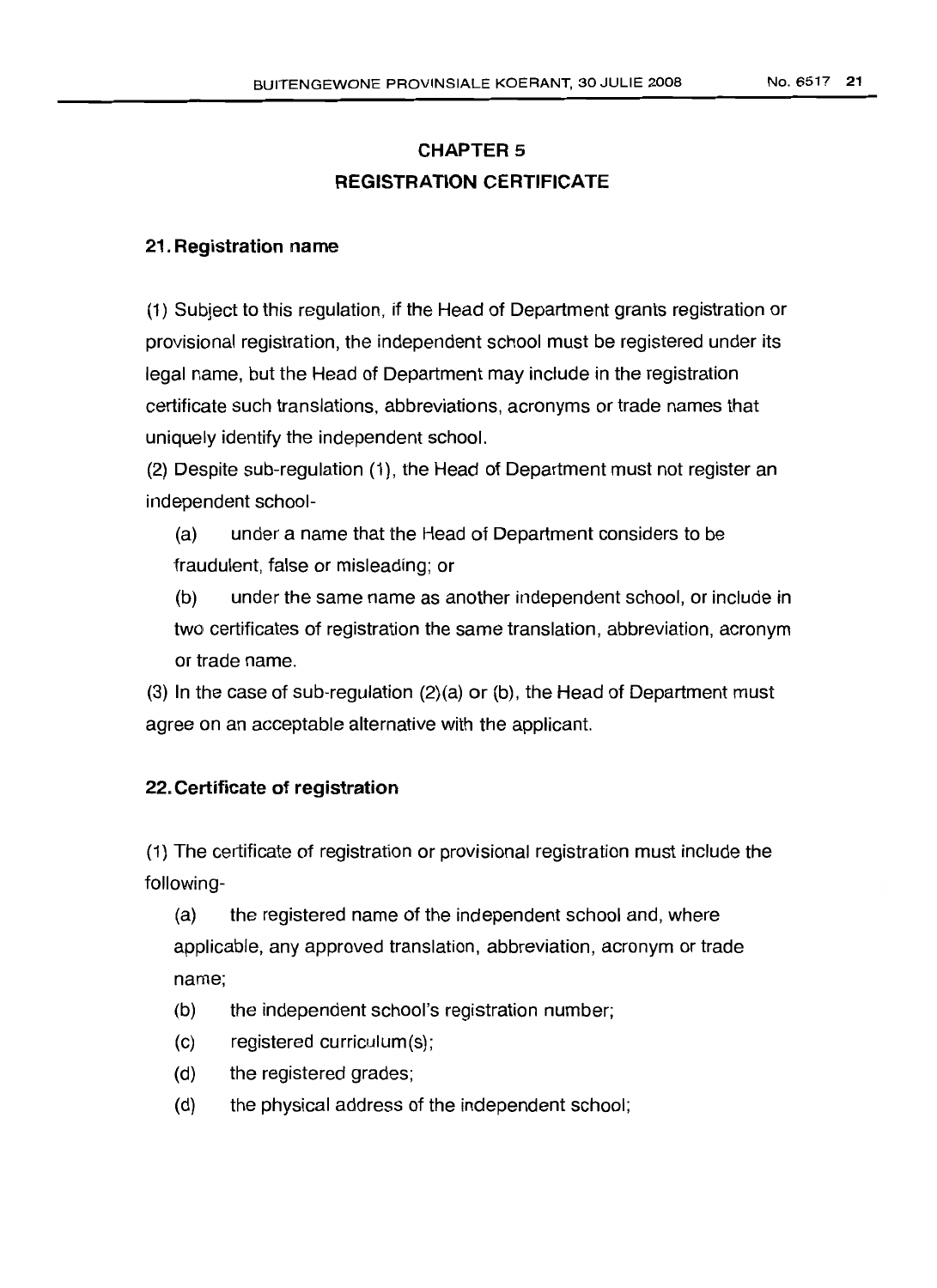(e) the date by which all the requirements for registration must be met, if the independent school is provisionally registered;

(f) any condition imposed; and

(g) the Head of Department's name, signature and date of signature.

(2) If an independent school's registration is amended or a new condition is imposed or a condition is amended, the Head of Department must issue an amended certificate of registration to the independent school.

(3) On receipt of the amended certificate of registration, the independent school must within 14 days return the previous certificate of registration to the Head of Department.

(4) A certificate of registration is not transferable from one independent school to another.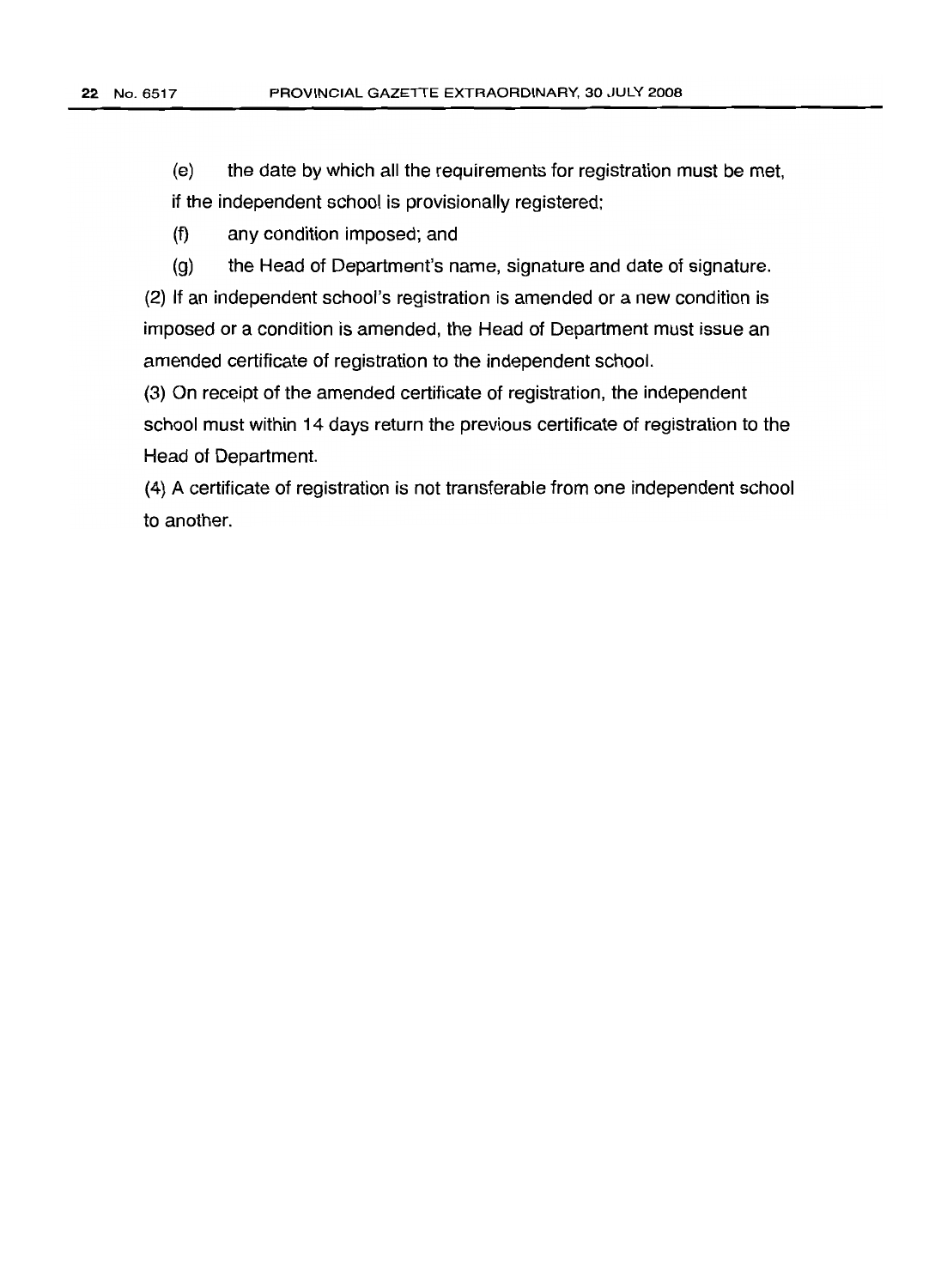# **CHAPTER 6 RESPONSIBILITY OF AN INDEPENDENT SCHOOL**

## **23. Maintenance of registration**

In order to maintain its registration an independent school must-

(a) continue to fulfill the requirements for registration contemplated in the Act and chapter 3 of these regulations;

(b) discharge the responsibilities of a registered independent school in terms of this chapter;

(c) comply with any condition imposed by the Head of Department;

(d) comply with the national curriculum statements indicating the minimum outcomes or standards as determined by the Minister in terms of section 6A of the Act;

(e) notify the Head of Department of any change in the information submitted in terms of the Act and these regulations;

(f) undergo an evaluation by the Head of Department at intervals to be determined by the Head of Department;

(g) comply with any other reasonable process arranged by the Head of Department after consultation with the independent school for the purpose of monitoring compliance with the requirements of the Act and the conditions of registration;

(h) ensure that it

(i) maintains the necessary academic and support staff with appropriate academic or professional qualifications and experience to achieve the objectives of each curriculum;

(ii) maintains a quality management system including assessment policies and procedures appropriate to each curriculum;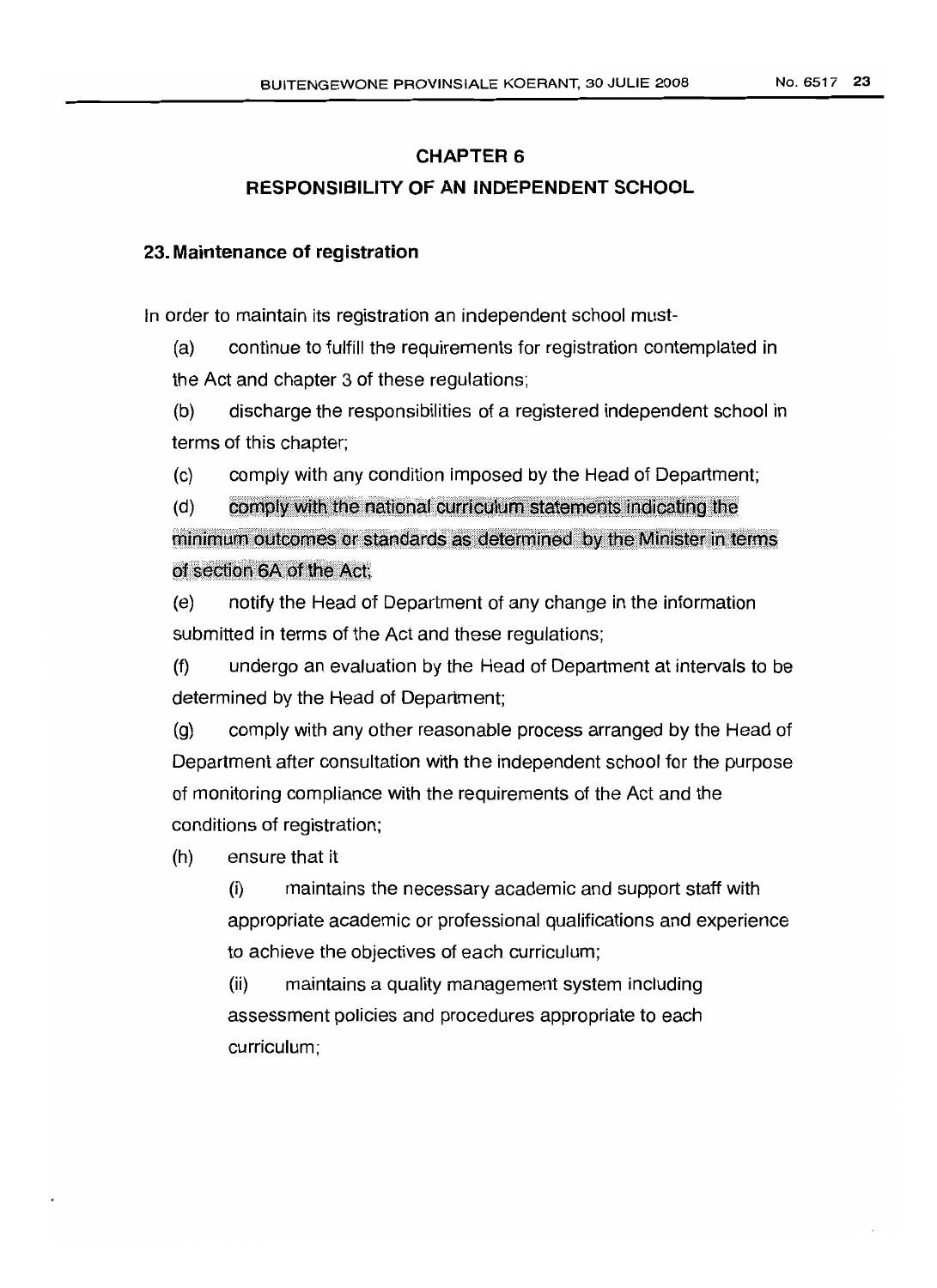(iii) maintains sufficient space, equipment and instructional material to provide education and training of sufficient standard to achieve the objectives of each curriculum;

(iv) does not exceed the enrolment that the facilities and equipment can reasonably accommodate;

(v) maintains full records of each learner's admission, academic progress and assessment of learning in respect of each curriculum;

(i) report immediately to the Head of Department:

> (i) loss of any physical facility necessary for the proper conduct of a curriculum;

(ii) loss of any supporting service to a curriculum; or

(iii) any significant reduction in the financial or personnel resources needed to sustain a curriculum.

#### 24. **Display of registration status**

An independent school must display-

(a) its registration certificate or a certified copy in a prominent place accessible to the public and to all learners;

(b) the following statement in full on its letterhead and official documents-

> (i) if the independent school is registered, "Registered with the Department of Education as an independent school under the South African Schools Act, 1996. Registration certificate no. [state number on certificate]" or

(ii) if the independent school is provisionally registered, "Provisionally registered with the Department of Education until [expiry date] as an independent school under the South African Schools Act, 1996. Registration certificate no. [state number on certificate]"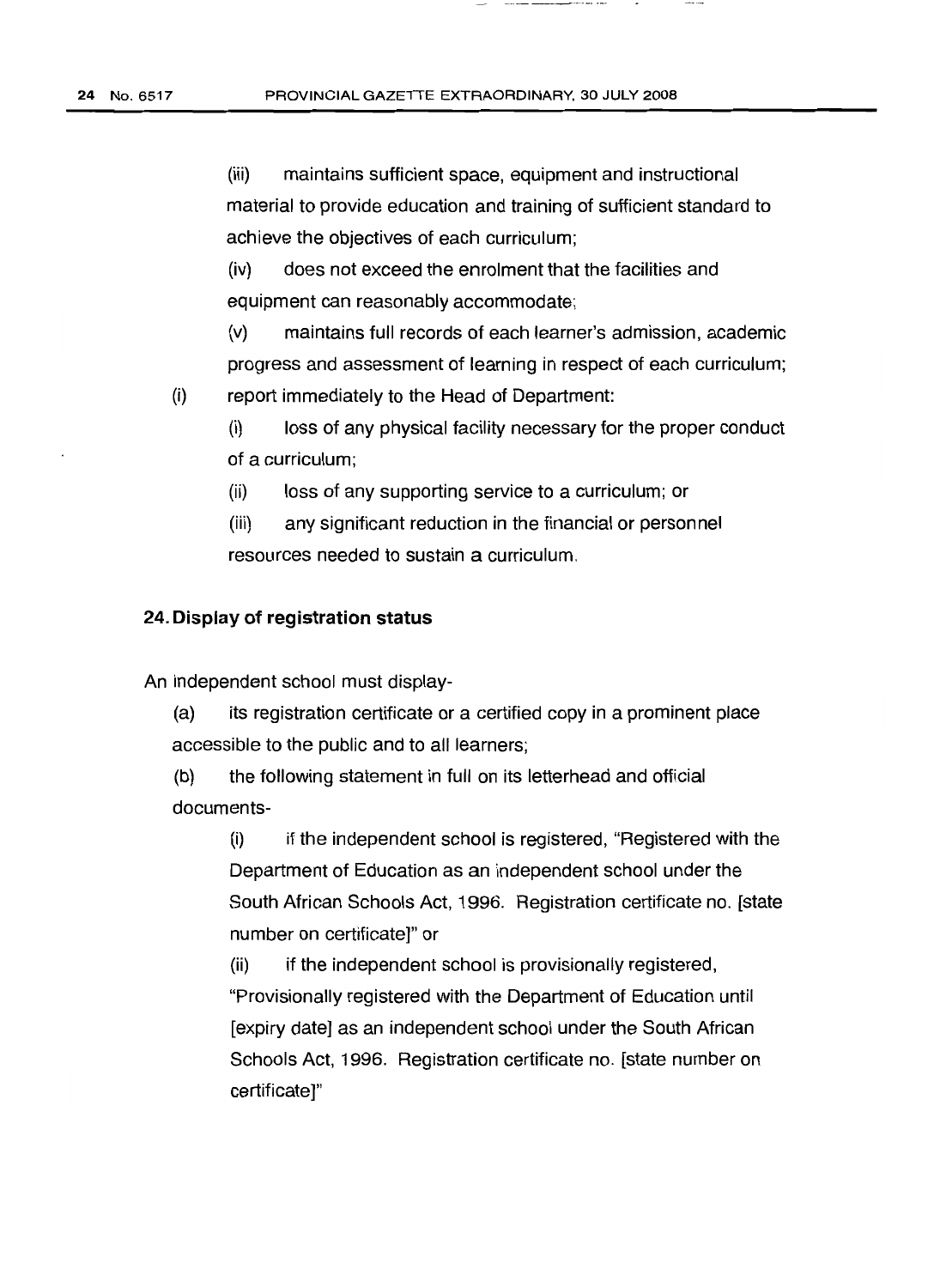## **25. Registered curricula**

(1) An independent school must offer only such curricula as approved by the Head of Department and included in the registration certificate.

(2) An independent school must ensure that any registered curriculum is continued long enough to enable any cohort of learners to complete the full curriculum, but if unavoidable circumstances prevent this-

(a) the Head of Department must be informed without delay;

(b) the independent school must make reasonable arrangements to enable the affected learners to complete the curriculum at a comparable public or independent school.

(3) An independent school must submit an application for amendment to the Head of Department in terms of regulation 4 if it intends to withdraw, indefinitely suspend or add a curriculum.

## 26. **Registers and other records to be kept**

(1) An independent school shall  $-$ 

(a) keep an enrolment register and an attendance register of the learners attending the independent school;

(b) keep a register of the educators employed at the independent school in which their names, SACE registration numbers, qualifications and remuneration are recorded;

(c) keep financial records, including an annually audited report;

(d) the constitution of the independent school which clearly reflects the vision and mission statement of the school and it must not be contrary to or in conflict with the Constitution of the Republic of South Africa Act no 108 of 1996 and other relevant legislation both nationally and provincially;

- (e) a disciplinary code of conduct for learners and educators;
- (f) a policy governing suspension and expulsion of learners; and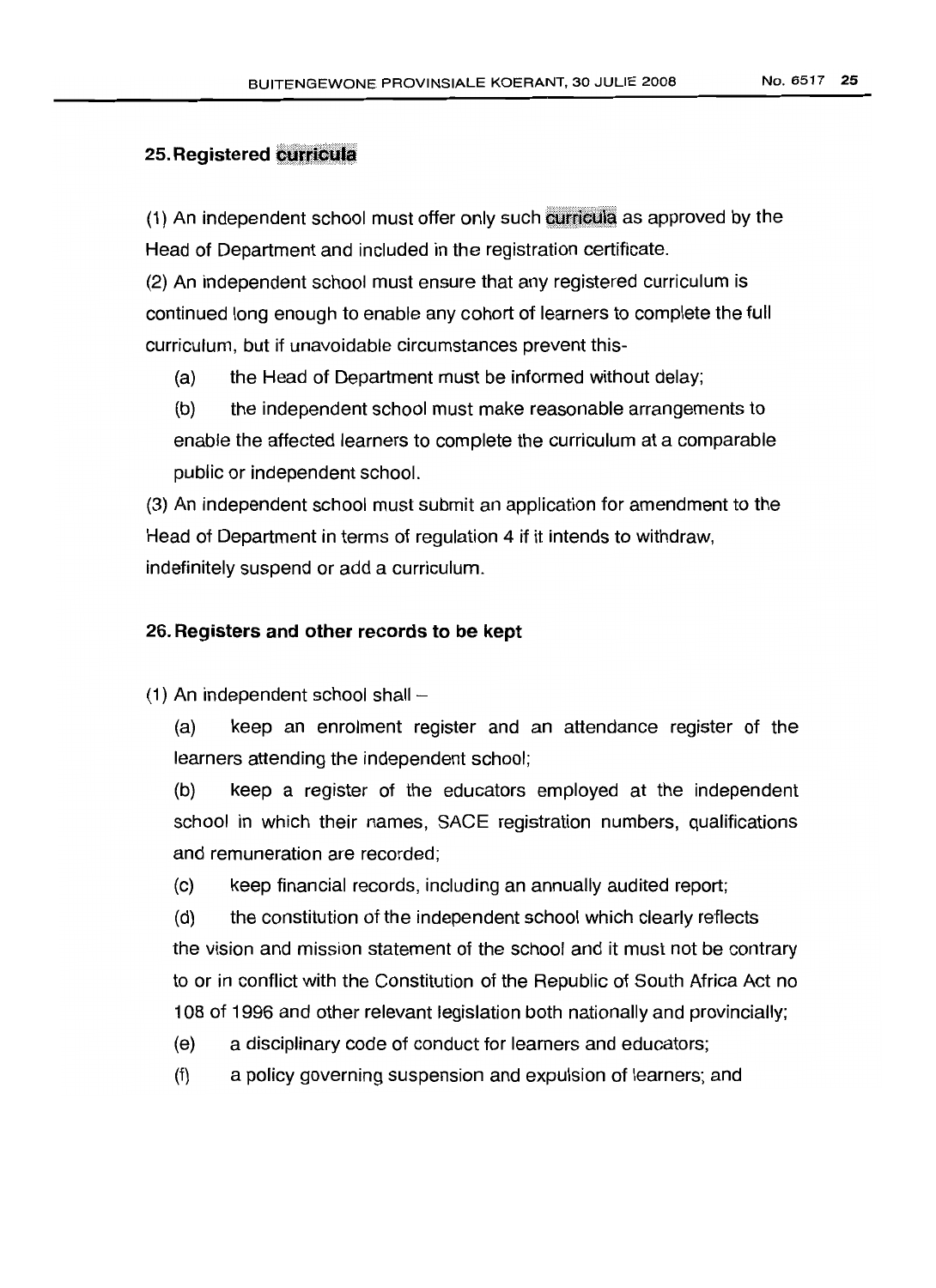(g) a policy on recovering of school fees and how non-payment of school fees will be dealt with.

(h) keep such other records as the Head of Department may from time to time require in general or in any particular case.

(2) Furnish the Head of Department with any information contained in the registers that he or she may require

(3)Permit the Head of Department or an official authorized by him or her to inspect the registers at any time.

(4) Keep the registers and records in such a way as may from time to time be determined or required by the Head of Department.

## 27. **Files to be kept**

 $(1)$  An independent school shall  $-$ 

- (a) keep a learner profile file for each learner containing-
	- (i) a certified copy of the learner's birth certificate;
	- (ii) an admission form;
	- (iii) academic progress reports;
	- (iv) correspondence pertaining to the learner;
	- (v) disciplinary records;
	- (vi) transfer documents and/or report form the previous school attended;
	- (vii) any other relevant documentation pertaining to the learner's achievements as may from time to time be directed by the Department.
- (b) a file in respect of each educator containing:-
	- (i) a signed service contract;
	- (ii) proof of South African citizenship / permanent residency or a work permit;
	- (iii) a certified copy of an identity document;
	- (iv) certified copy of SAGE registration certificate;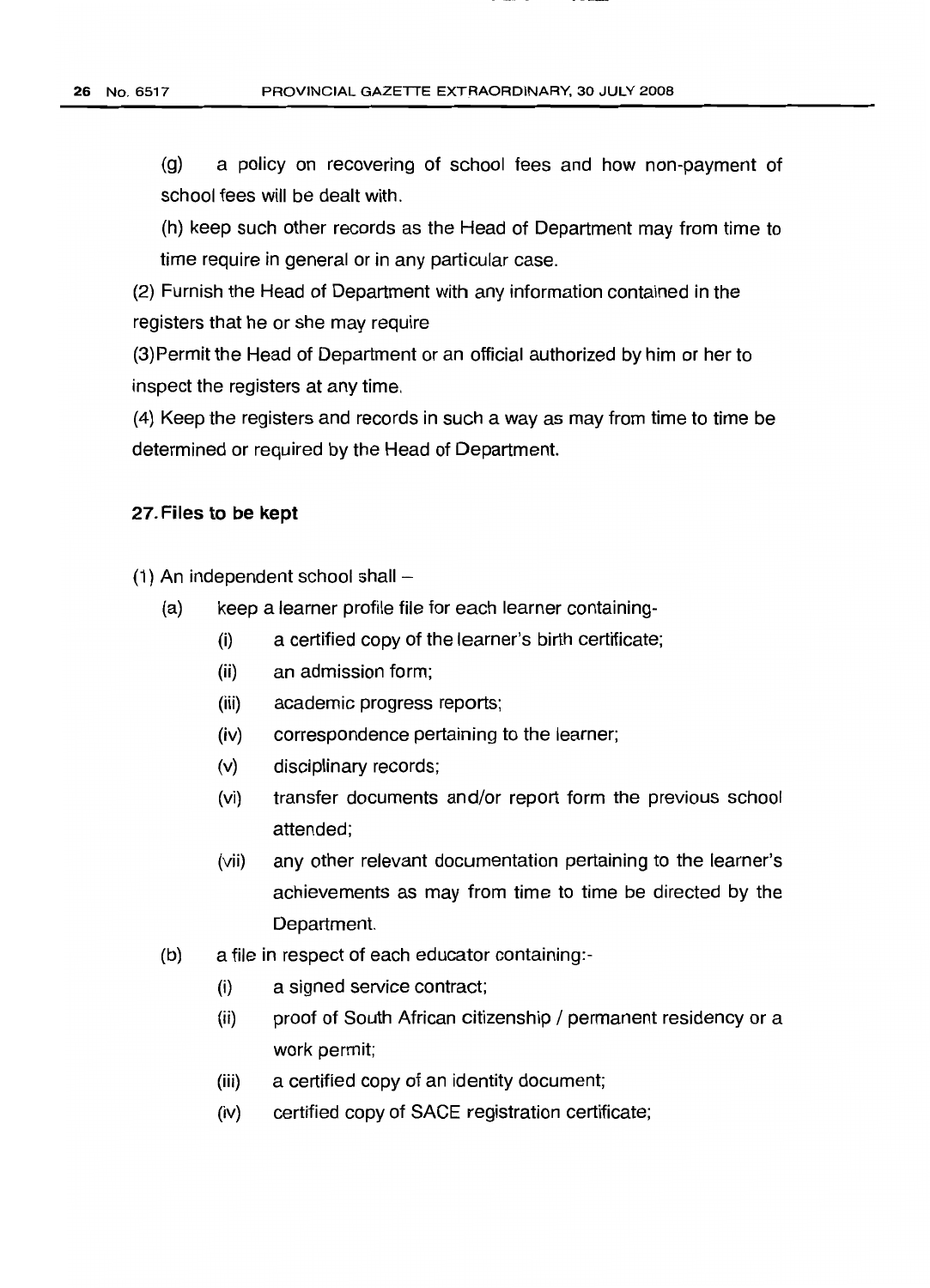(iv) certified copies of educational qualifications.

## 28.lapse or cancellation of registration

An independent school that has been notified by the Head of Department that its provisional registration has lapsed in terms of regulation 17(3) or that its provisional registration or registration has been cancelled in terms of regulation 19 must-

(a) inform its learners within 14 days from the date of the Head of Department's notice that its registration has lapsed or been cancelled and notify the learners of the arrangements that will be made to safeguard their interests in terms of this regulation;

(b) issue to each enrolled learner a copy of his or her academic record; reimburse or compensate any enrolled learner who has a lawful claim on the independent school as a consequence of its ceasing to operate from funds

established as contemplated in regulation 14(2);

(c) make adequate arrangements for affected learners to complete their curriculum(s) at a comparable public or independent school; and

(d) cease operating before or at the end of the academic year, and any institution that fails to comply is guilty of an offence in terms of section 46 of the Act.

## 29. Permission of learners to sit for Examinations of public schools.

(1) The Head of Department may allow learners at independent schools to sit for any examination conducted by or under the supervision of the education department.

(2) The independent school who wants to register as an exam centre to write exams on the departmental curriculum must make an application to the Head of the Department by October of the preceding year.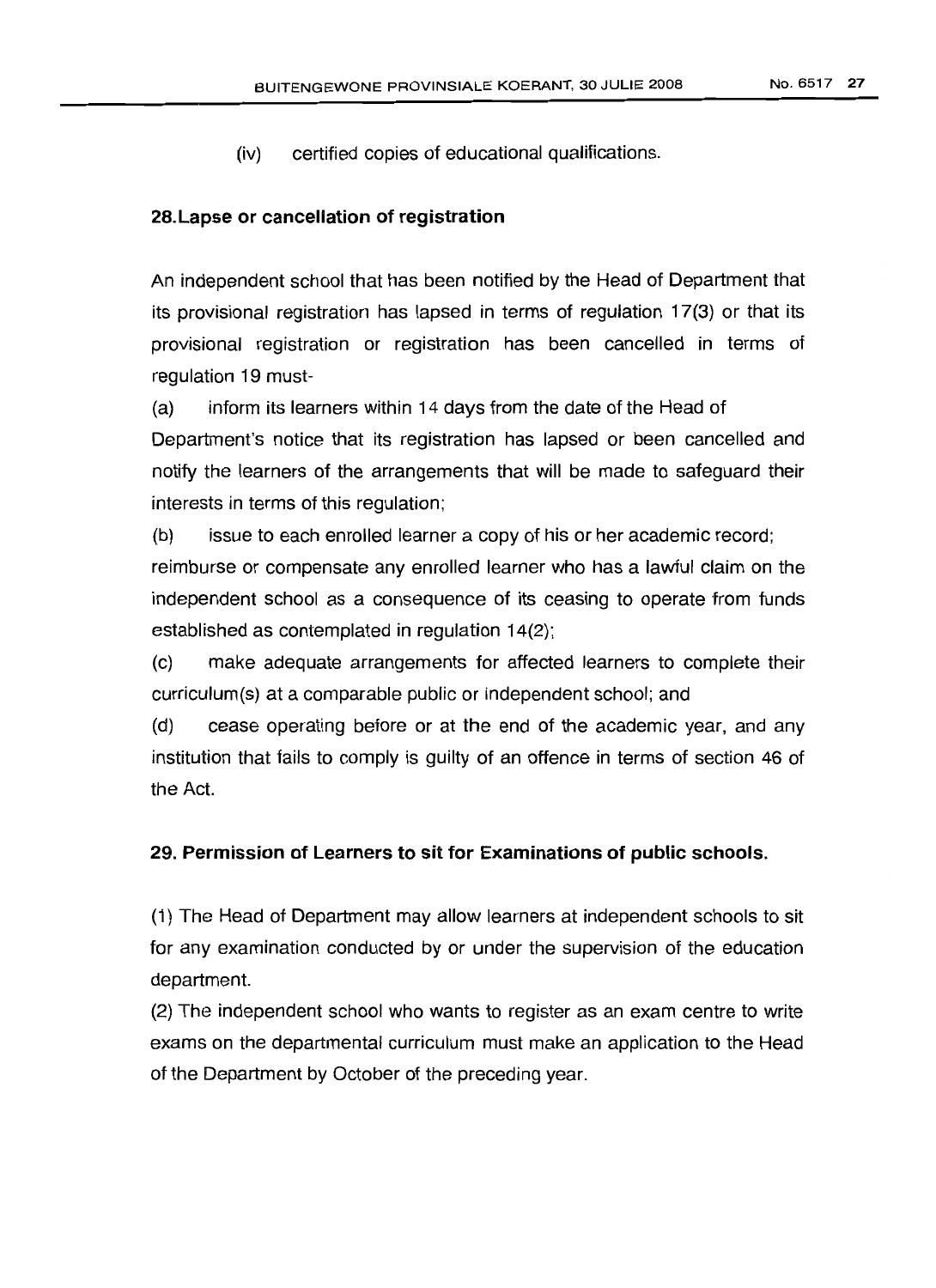(3) The Department shall notify the applicant within 90 days of receipt of the application of the outcome thereof.

(4) If the application is successful, the independent school will enter into a service contract with the department.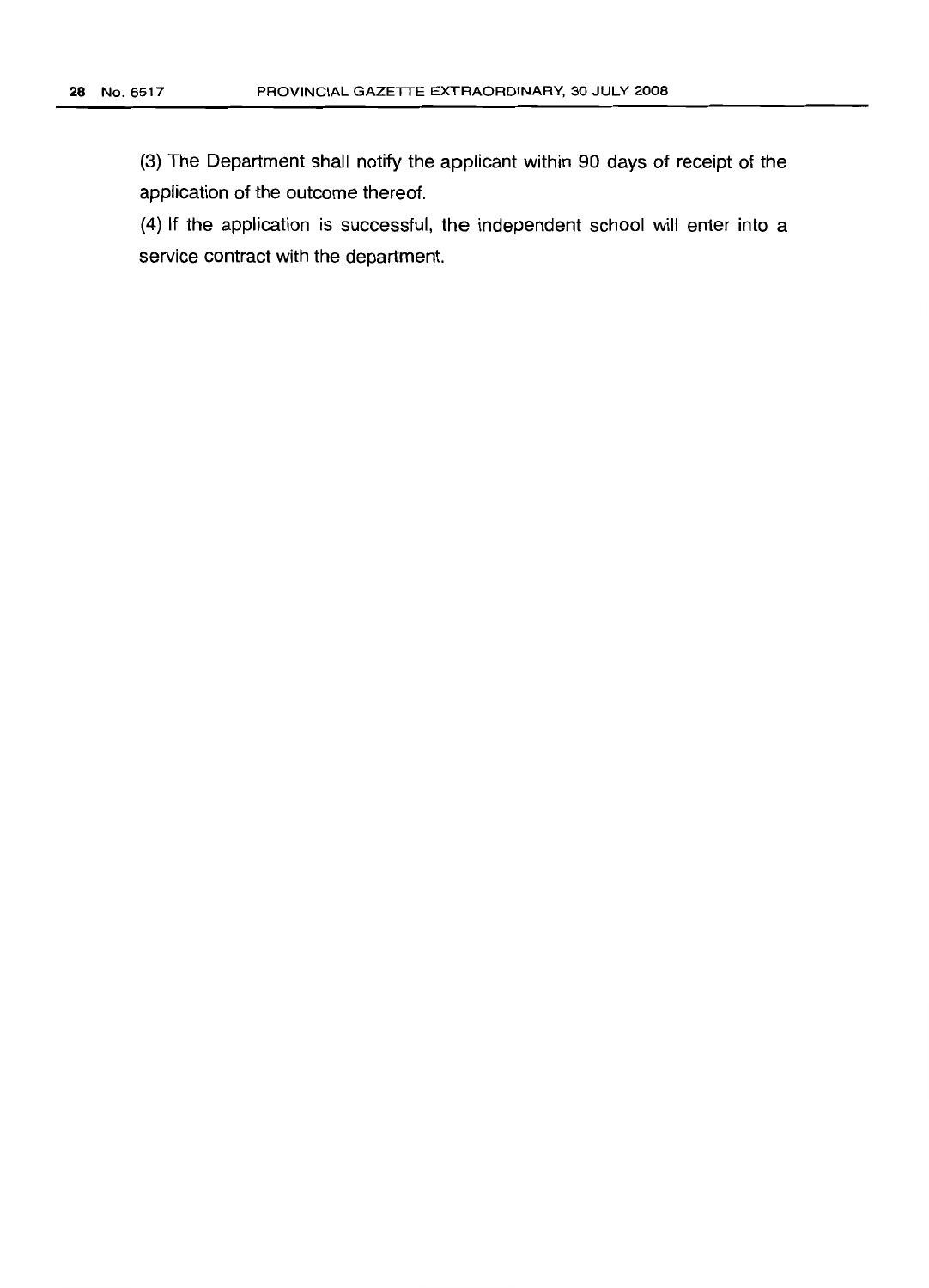# **CHAPTER 7 SUBSIDIES**

# **30.Eligibility**

An independent school may be considered for a subsidy if it complies with the requirements set in the National Norms and Standards for School Funding published in Government Gazette No. 19347 dated 12 October 1998 or any amendment thereto.

# 31. **Process of application**

(1) An independent school shall direct its application for a subsidy to the Member of the Executive Council for Education on the application forms that will be made available by the department for this purpose.

(2) An application for a subsidy shall be submitted annually on or before the 31<sup>st</sup> of March of the preceding year to the department.

## 32. **Determination of application**

(1) The Member of the Executive Council must consider and determine an application for subsidy-

- (a) in accordance with section 48 of the Act and these regulations;
- (b) within three months of date of receipt of the application.

(2) In determining an application, the Member of the Executive Council must consider if the independent school-

- (a) meet the requirements for registration of an independent school;
- (b) has satisfactorily complies with the responsibilities of an independent school as determined in Chapter 6 of these regulations;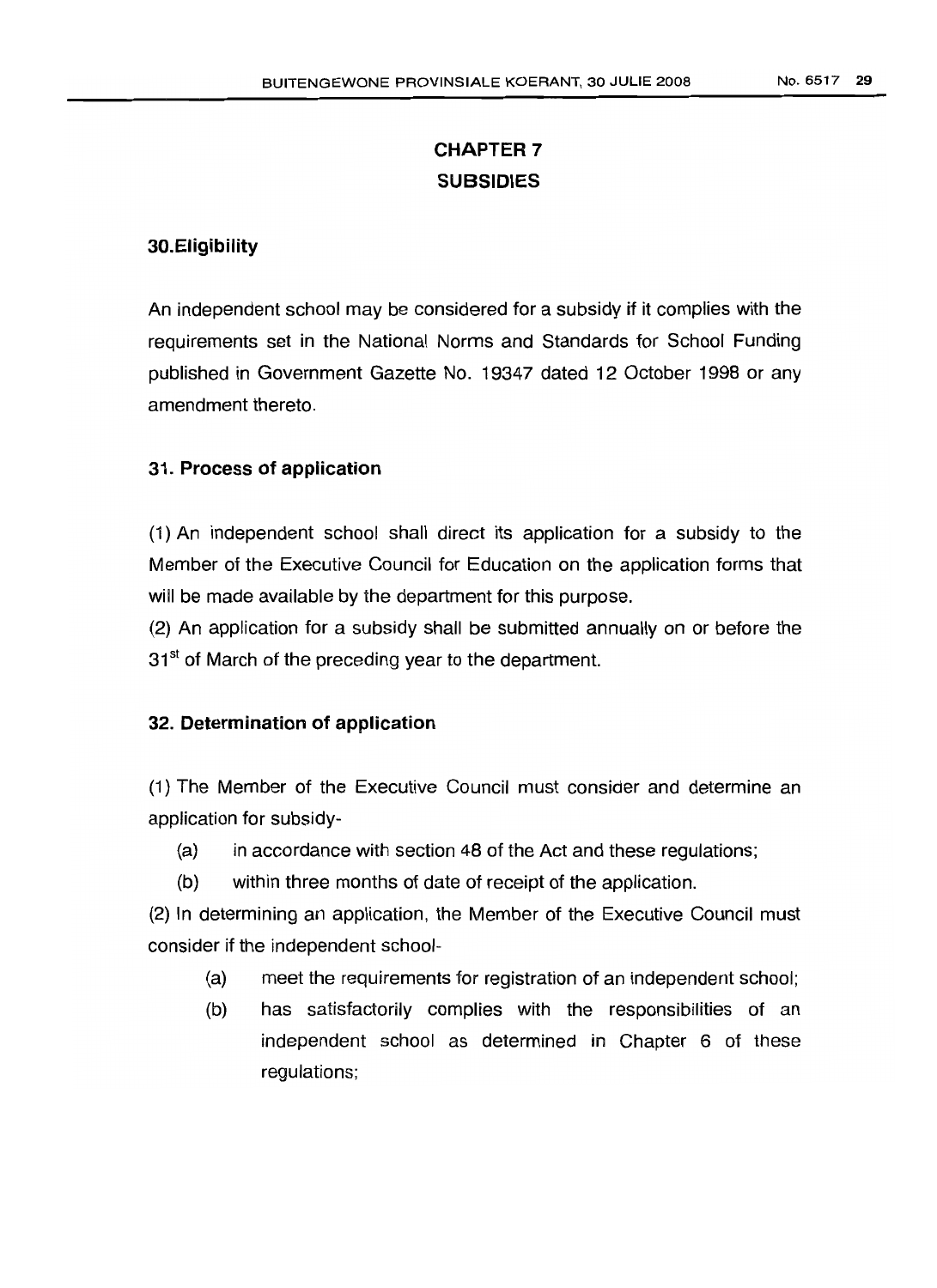- (c) maintains, in the opinion of the Head of Department, satisfactory scholastic standards;
- (d) meets, in the opinion of the Head of Department, the educational and cultural needs of a cultural or reliqious group which are not adequately met by public schools;
- (e) pays any subsidy received form the education department into a bank account as contemplated in the Banks Act, 1990 (Act No. 94 of 1990), which has been opened in the name of the independent school:
- $<sub>(f)</sub>$  ensures that the learners at the different points of exit comply</sub> with the requirements laid down by the National Qualifications Framework:
- (3) Any person who in or in connection with an application for a subsidy to an independent school willfully furnishes false information or makes a statement which is false or misleading, shall be guilty of an offence and upon conviction liable to a fine or imprisonment for a period of three months.

## 33. **Quantification of subsidy**

(1) The subsidy shall be determined annually by the Head of Department in accordance with paragraph 150 and 151 of the National Norms and Standards for School Funding.

(2) A subsidy shall be payable only in respect of those learners of schoolgoing age who are following the curriculum in grade one to grade twelve. unless the Head of Department determines otherwise in the case of learners with special educational needs.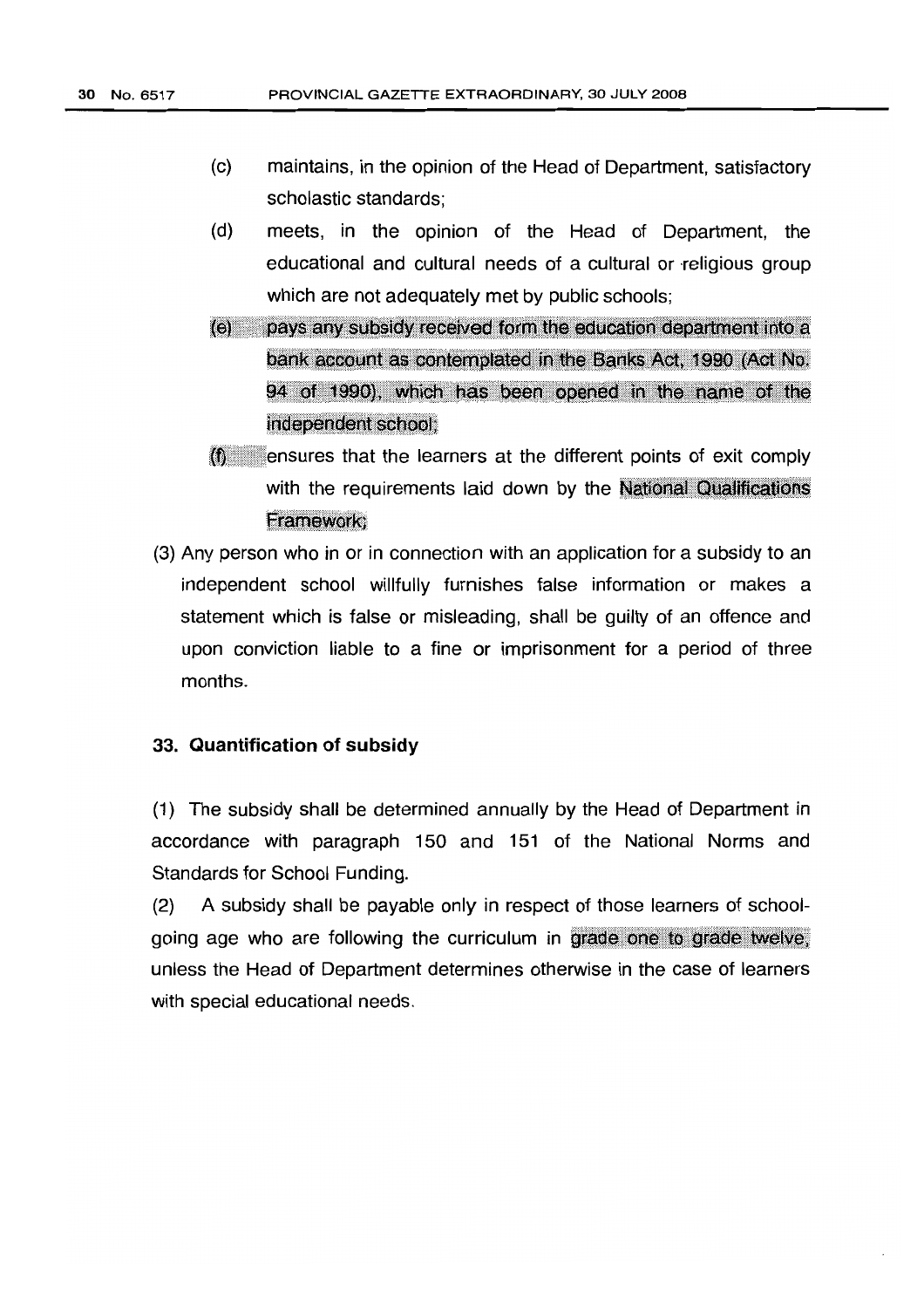## 34. **Withdrawal of a subsidy**

(1) If an independent school to which a subsidy has been granted at any time no longer complies with the regulations in Chapter 2 and/or Chapter 3 of these regulations, the Head of Department shall give the independent school written notice thereof-

(a) indicating which regulation has not been complied with; and

(b) instructing the independent school to satisfy this regulation within a specified period determined by the Head of Department.

(2) If, after the expiry of the period contemplated in  $(1)(b)$ , the independent school still does not comply with the regulation, the subsidy shall be withdrawn and the Head of the Department shall duly inform the independent school thereof and the reasons for the decision.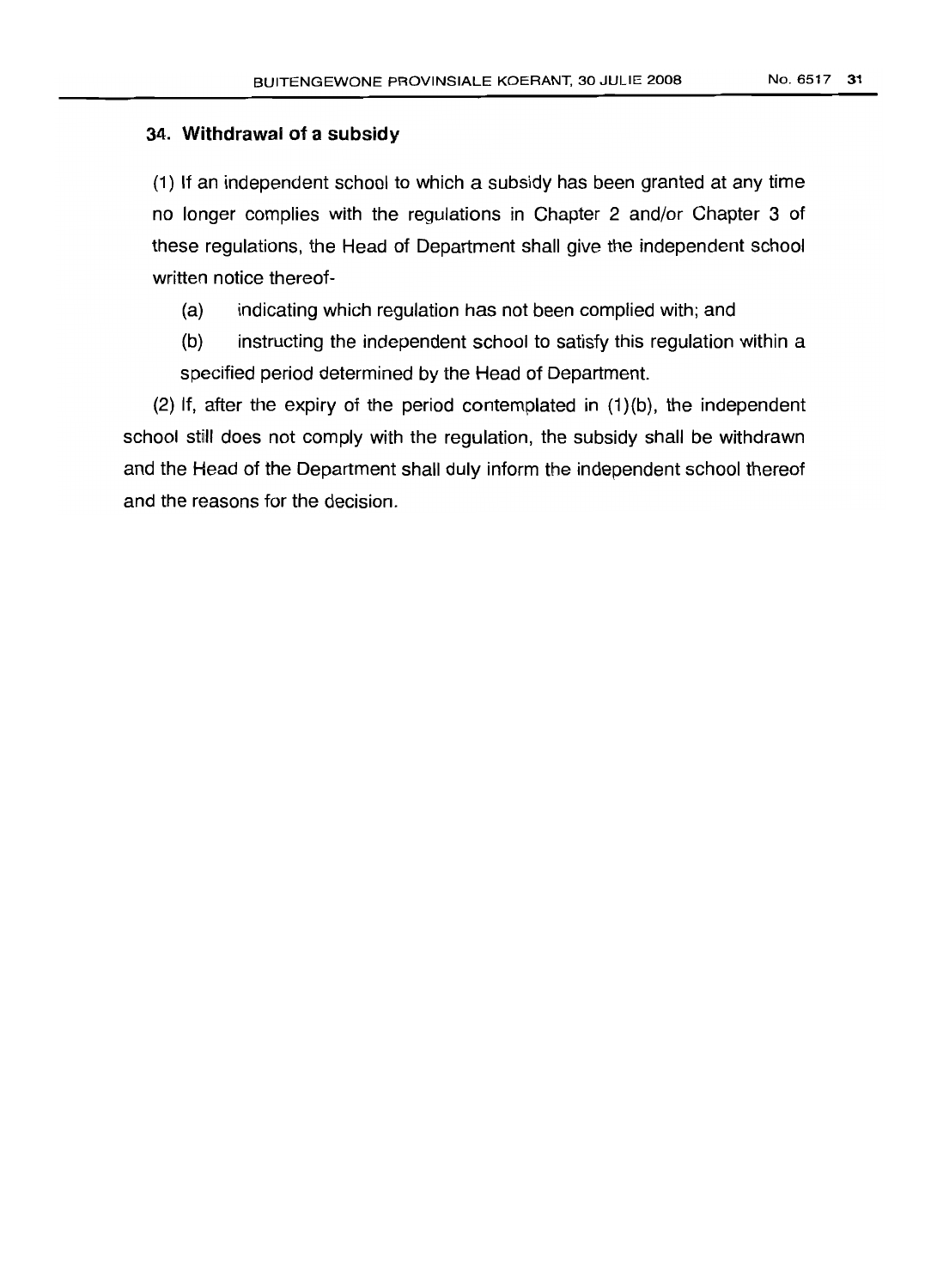# **CHAPTER 8 APPEALS**

## **35.Procedure**

(1) Subject to section 47 of the Act, a person who appeals against a decision of the Head of Department must lodge the appeal in writing with the Member of the Executive Council within 30 days of the date of the Head of Department's decision.

(2) An appeal document must specify-

- (a) the decision being appealed;
- (b) the grounds for appeal;
- (c) the remedy being sought.

(3) The Member of the Executive Council must consider the appeal and must confirm or set aside the decision of the Head of the Department within 30 days of receiving the appeal and must-

- (a) notify the appellant of his or her decision; and
- (b) provide the appellant with written reasons for his or her decision.

(4) While the Member of the Executive Council is adjudicating the appeal the independent school will continue to function until the Member of the Executive Council notifies the appellant of his or her decision.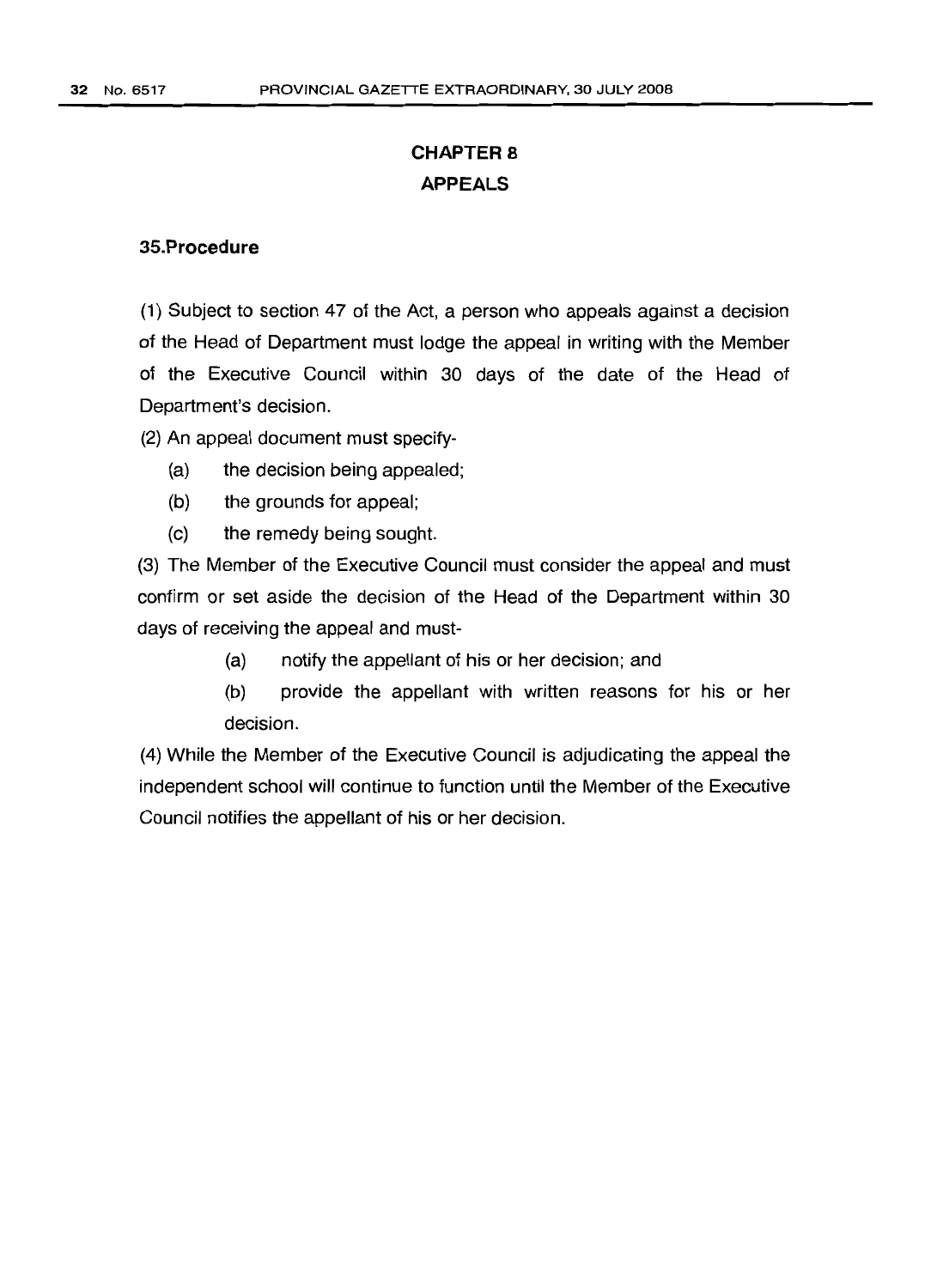# CHAPTER 9 GENERAL AND TRANSITIONAL ARRANGEMENTS

## 36.Delegation of powers

The Head of Department has the authority to delegate to any official in the department the powers bestowed on him/her in terms of these regulations.

## 37. Transitional arrangements

- (1) Subject to the Act, all independent schools whether registered or not prior to the promulgation of these regulations must apply for registration and/or subsidies in terms of these regulations within two years of the date of promulgation of the regulations.
- (2) If an independent school fails to apply for registration as contemplated in<br>sub-regulation (1) above, then regulation 28 will come into force and effect.

## 38. Short title and commencement

These regulations are the Regulations for the Registration of Independent schools, 2007 and come into effect on date of publication thereof.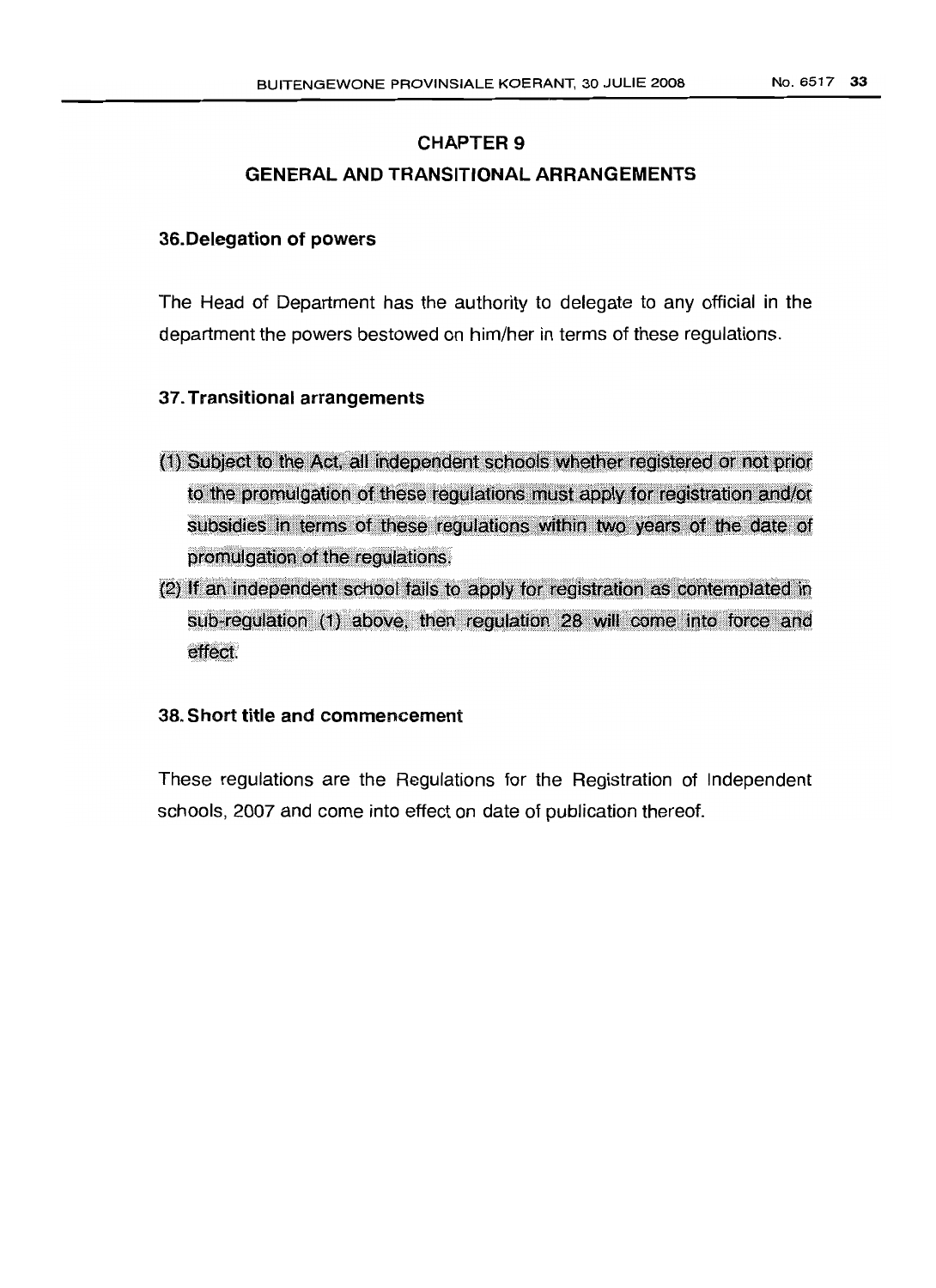#### **OFFICIAL NOTICE 16 OF 2008**

# **NORTH WEST PROVINCE NORTH WEST SCHOOLS EDUCATION ACT (ACT 3 OF 1998)**

## **REGULATIONS RELATING TO THE REGISTRATION OF LEARNERS TO RECEIVE HOME EDUCATION**

I, Oabetswe Johannes Tselapedi,The Member of the Executive Council for Education in the North West Province has in terms of section 27 of the North West Schools Education Act, 1998 (Act NO.3 of 1998) read with section 51 of the South African Schools Act, 1996 (Act NO.84 of 1996) promulgated the regulations set out in the Schedule.

Visslapelle

Oabetswe Johannes Tselapedi MEC for Education, North West Province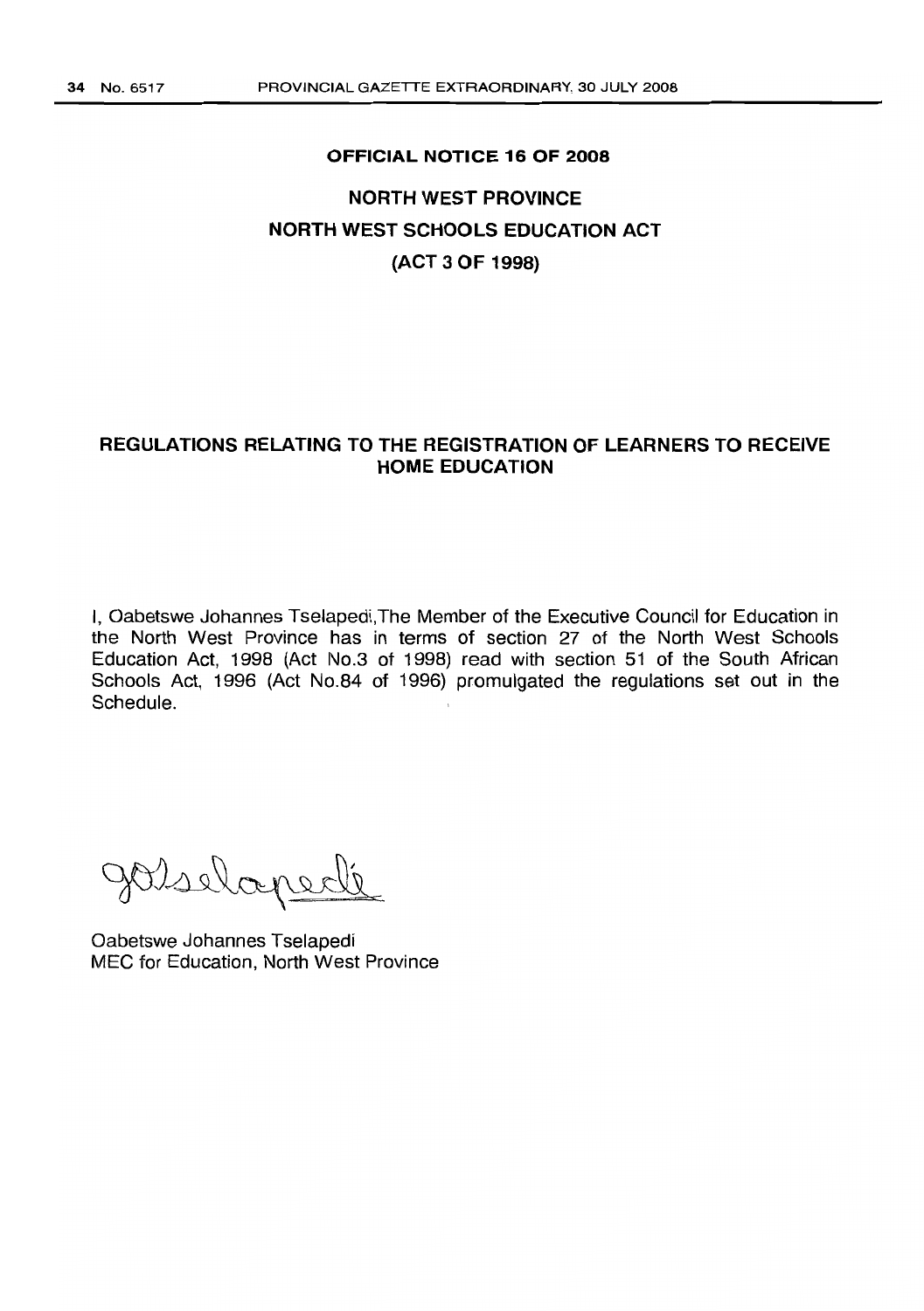# REGULATIONS RELATING TO THE REGISTRATION OF LEARNERS TO RECEIVE HOME EDUCATION

The Member of the Executive Council for Education in the North West Province has in terms of section 27 of the North West Schools Education Act, 1998 (Act No.3 of 1998) read with section 51 of the South African Schools Act, 1996 (Act No.84 of 1996) promulgated the regulations set out in the Schedule.

# **SCHEDULE**

# ARRANGEMENT OF SECTIONS

# CHAPTER 1: DEFINATIONS

1. Definitions

# CHAPTER 2: APPLICATION PROCESS

- 2. Eligibility
- 3. Application for Registration
- 4. Application for Amendment
- 5. Withdrawal of Application
- 6. Subsequent Application for Registration

# CHAPTER 3: REQUIREMENTS FOR REGISTRATION

- 7. Compliance with Legislation
- 8. Accreditation Curriculum
- 9. Quality Assurance
- 10. Assessment
- 11. Monitoring & Evaluation

# CHAPTER 4: REGISTRATION

- 12. Determination of an Application
- 13. Amendment of Registration
- 14. Withdrawal of Registration

# CHAPTER 5: RESPONSIBILITY OF AN APPLICANT

- 15. Maintenance of Registration
- 16. Files to be Kept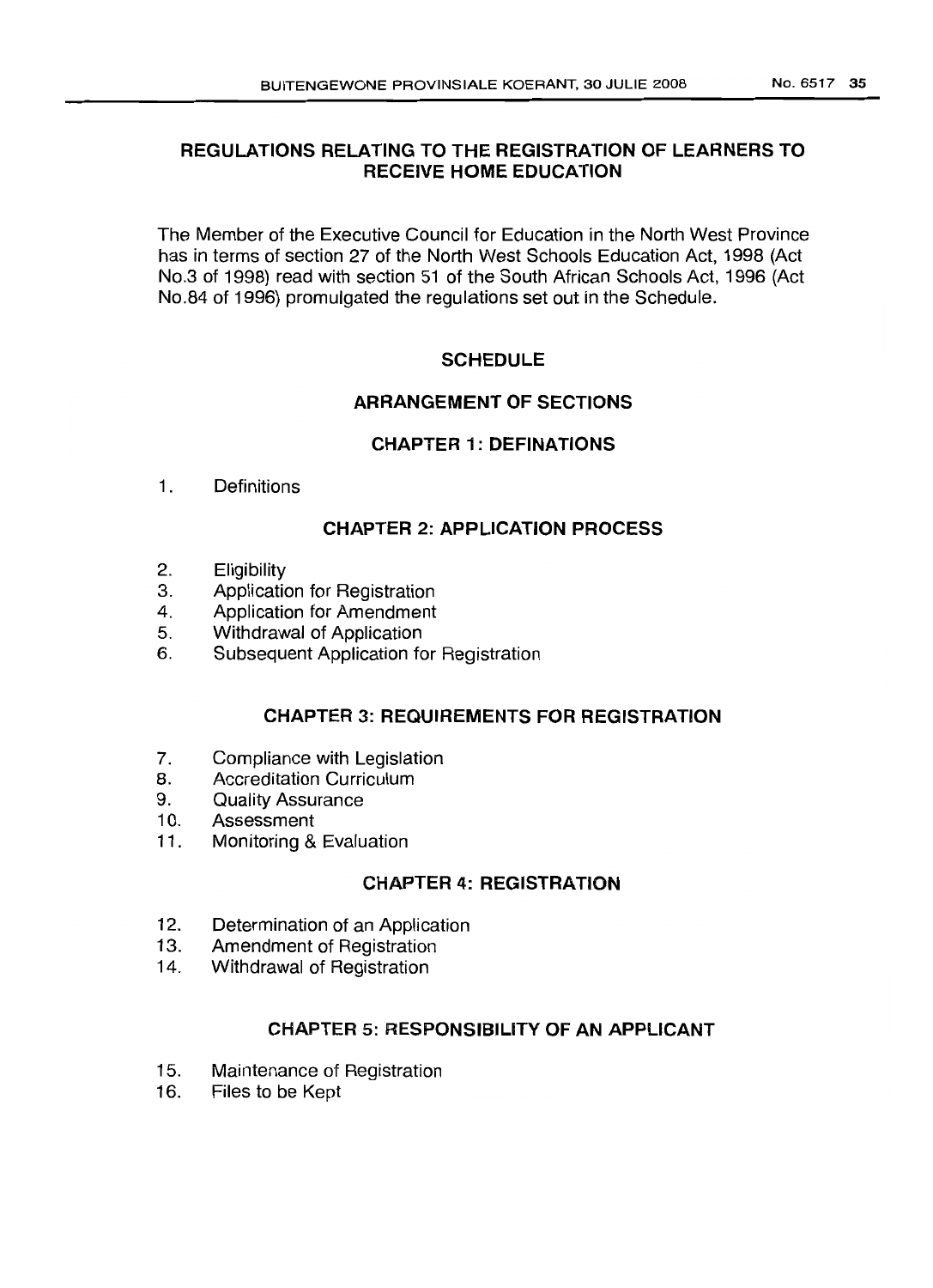## **CHAPTER 6: APPEALS**

17. Procedure

## CHAPTER 7: GENERAL ARRANGEMENTS

- 18. Delegation of Powers
- 19. Offences
- 20. Short Title and Commencement

## **CHAPTER 1**

#### **DEFINITIONS**

#### 1) **Definitions**

In these regulations any word or expression to which a meaning has been assigned in the South African Schools Act, 1996 (Act No. 84 of 1996) has the same meaning and, unless the context otherwise indicates  $-$ 

"accreditation" means accreditation or preliminary accreditation as determined by Umalusi;

"amendment" means an alteration in the conditions of registration of home education;

"applicant" means a parent who intends to register for home education;

"condition" means a stipulation or directive imposed by the Head of Department for home education;

"home education" means a programme of education that a parent of a learner may provide to his/her child at their own home (in addition a parent may, if necessary, enlist the specific services of a tutor for specific areas of the curriculum) or a legal' independent form of education, alternative to attendance at a public or independent school;

"parent" means the parent or guardian of the learner or the person legally entitled to custody of a learner or the person who undertakes to fulfill the obligations of the persons mentioned;

"registration" means the granting of an application to home education in terms of the Act;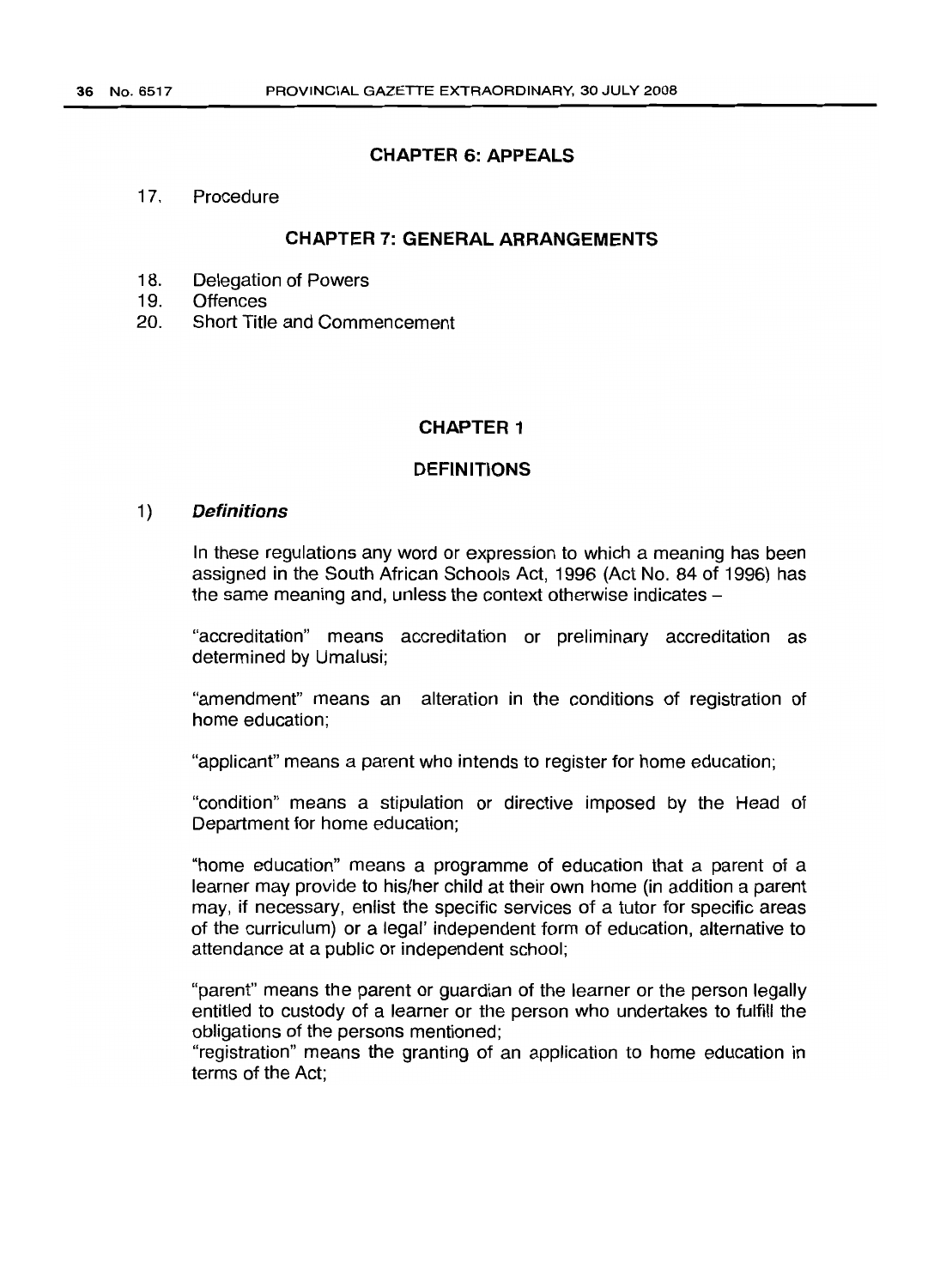"requirements" means the prescribed criteria contemplated in chapter 3 of these regulations or any other criteria prescribed in the Act that an applicant for home education must fulfill in order to register or maintain registration;

"the Act" means the South African Schools Act, (Act No.84 of 1996);

"Umalusi" means the council for quality assurance in the General and Further Education and Training Act, 2001 (Act No 58 of 2001).

### CHAPTER 2

### APPLICATION PROCESS

### 2. Eligibility

A parent of a learner proposing to provide home education as contemplated in the Act is eligible to apply for registration if the learner

- a) is of compulsory school going age; or
- b) with special educational needs as determined in section 3(2) of the Act and who is of compulsory school going age.

#### 3. Application for Registration

- 1) An applicant who intends to register for home education must apply to the Head of Department in terms of these regulations.
- 2) An applicant for registration must
	- a) make the application for registration in writing on the prescribed form and address it to the Head of the Department;
	- b) lodge the application with the relevant regional office by not later than 31 August of the year preceding the year of the proposed commencement of home education.
- 3) A separate application for registration must be completed for
	- a) each learner who is to receive education at home; and
	- b) for each compulsory phase of education viz. Foundation Phase (Grades 1 to 3), Intermediate Phase (Grades 4 to 6), and Senior Phase (Grades 7 to 9).
- 4) The application must be accompanied by -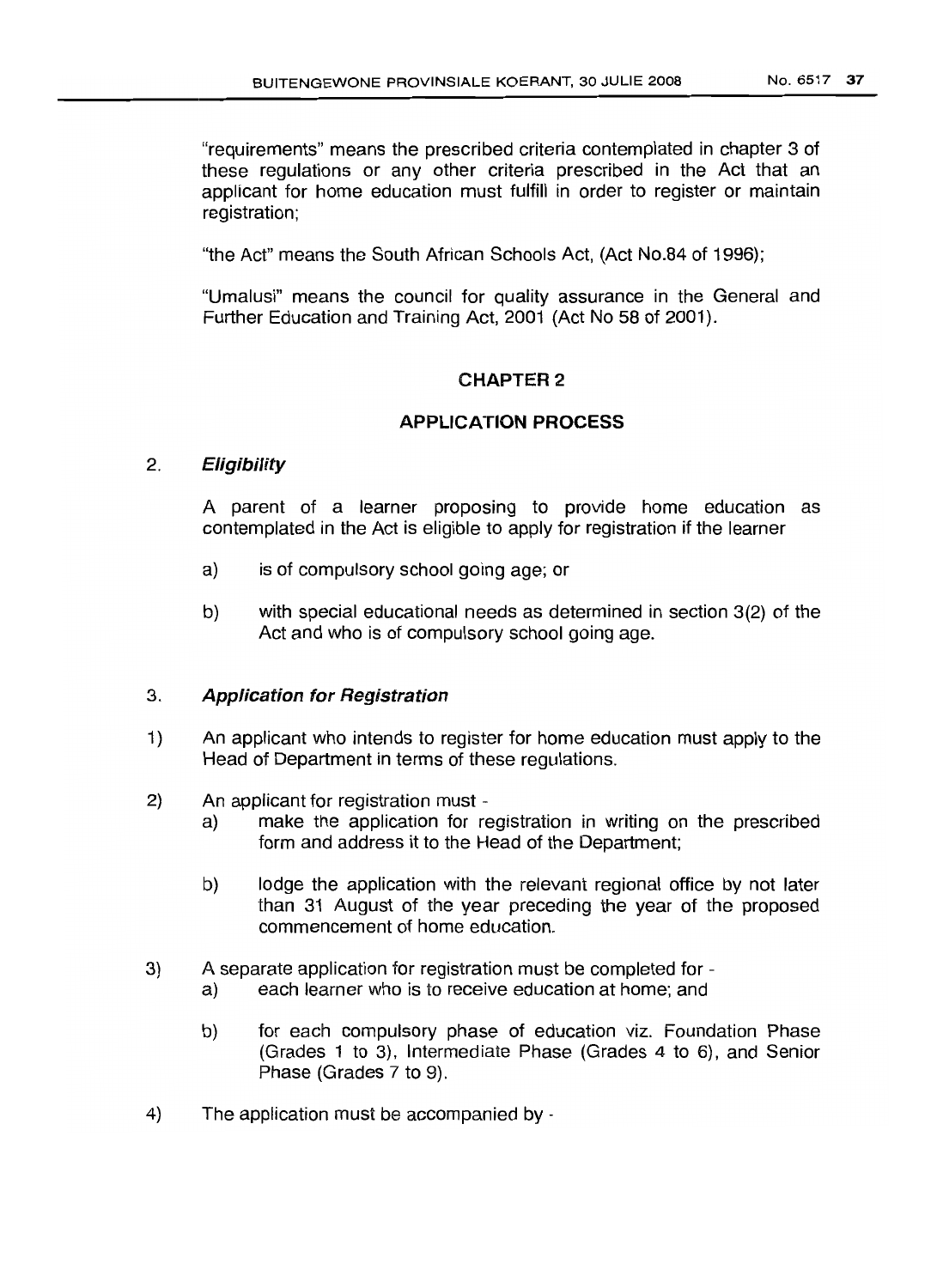- a) a copy of the birth certificate of the learner;
- b) supporting arguments to substantiate that education at home will be in the best interest of the learner and that the learner will benefit from it;
- c) an undertaking that the learner will be taught at least as regularly and at the same quality as in a public school;
- d) a declaration by the applicant of the highest education standard achieved by him/her;
- e) a declaration by the applicant of the hours of the day and the minimum days per year during which the applicant plans to teach the learner;
- f) information about the educational programme that will be followed;
- g) information about the learning resources that will be available;
- h) sufficient information regarding the curriculum(s) to be followed by the applicant;
- i) In the application contemplated in regulations 3 and 4 an applicant must provide a written declaration that he/she will maintain a quality management system including assessment policies and procedures appropriate to each curriculum;
- j) In the application contemplated in regulations 3 and 4 an applicant must submit a signed declaration that if registered
	- i) a periodic evaluation of the home education by the Head of Department at intervals to be determined by the Head of Department;
	- ii) any other reasonable process arranged by the Head of Department after consultation with the applicant for the purpose of monitoring compliance with the requirements of the Act and the conditions of registration as imposed by the Head of Department.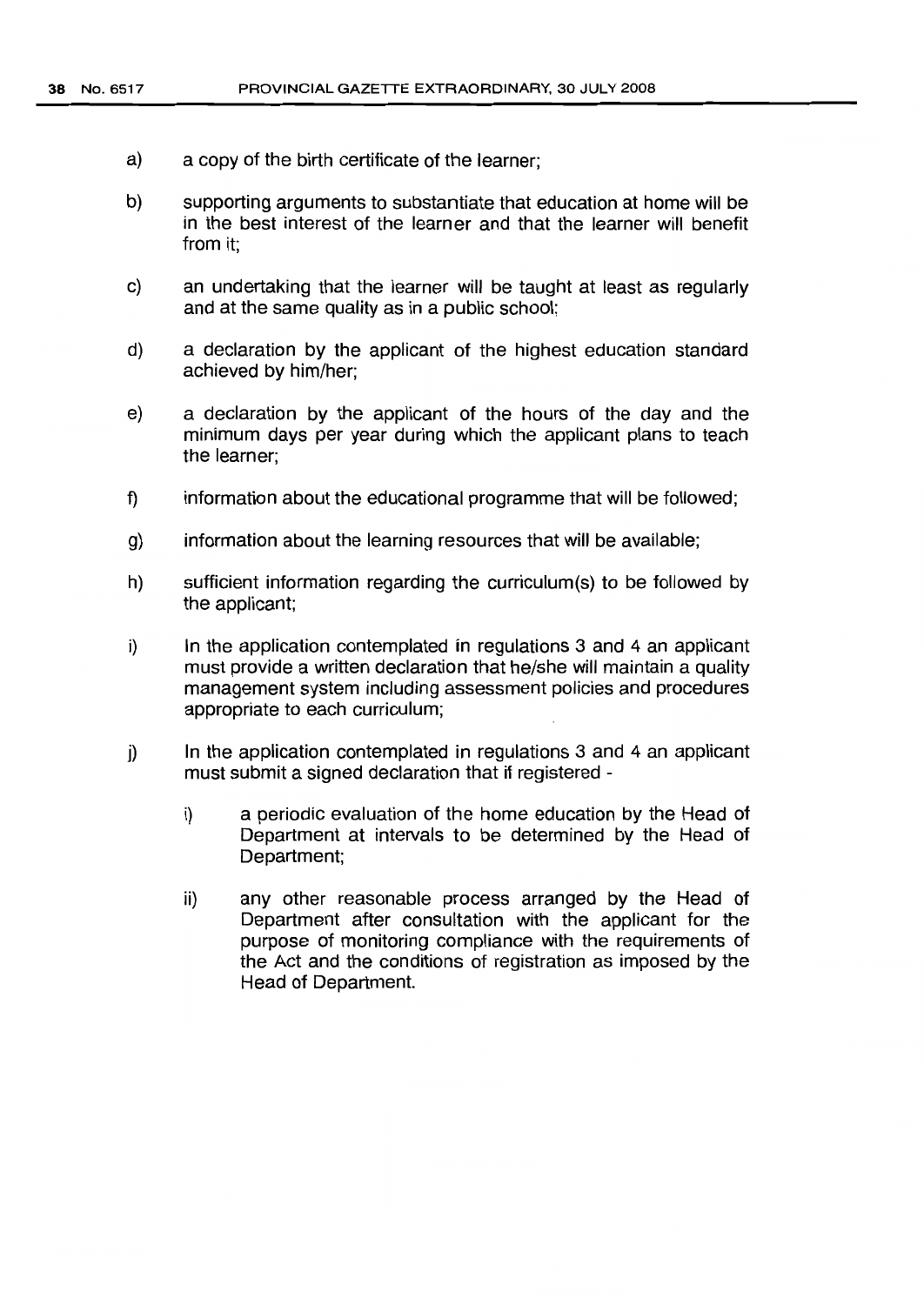- 5) The Head of Department must refuse to consider an application, which does not comply with the requirements of sub-paragraph (2),  $(3)$  and  $(4)$  above.
- 6) The Head of Department may require an applicant to clarify items on the application or submit additional information before the application is determined.
- 7) An applicant must promptly notify the Head of Department if there is any change in the information submitted in the application.

### 4. Application for Amendment

- 1) Regulation 2(2) to 2(4) applies to the submission of an amendment application, except that it must be submitted at least twelve months before the proposed amendment is intended to come into effect.
- 2) The Head of Department may for good reason permit a later submission if requested in writing by the applicant.

#### 5. Withdrawal of Application

An application made in terms of regulations 3 and 4 may be withdrawn by notice in writing to the Head of Department, but no notice of withdrawal is valid if it is submitted after the Head of Department has notified the applicant in writing of the result of the application.

#### 6. SUbsequent Application for Registration

- 1) An applicant whose
	- a) application has been denied; or
	- b) registration has been withdrawn in terms of regulation 5

may submit a subsequent application not less than twelve months after the date of denial or withdrawal respectively.

2) Regulation 3 applies to the submission of a subsequent application.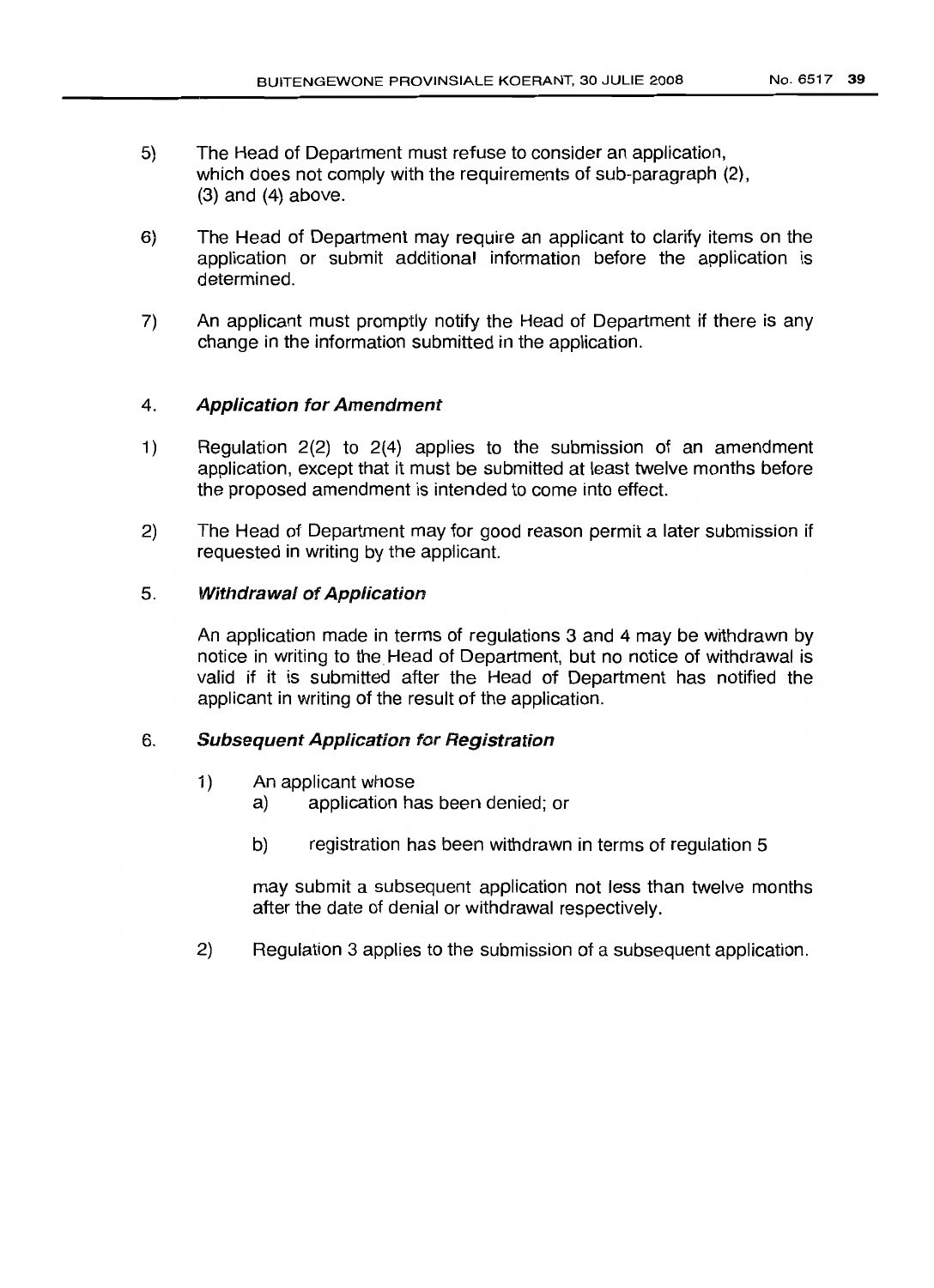## CHAPTER 3

## REQUIREMENTS FOR REGISTRATION

## 7. Compliance with Legislatation

- 1) The education provided at home must be consistent with the values contained in the Constitution of the Republic of South Africa.
- 2) In order to be registered an applicant must fulfill the requirements of the Act.

## 8. Accredited Curriculums

- 1) An applicant must propose to offer only curriculums that comply with the National Curriculum Statements indicating the minimum outcomes or standards as determined by the Minister in terms of section 6A of the Act.
- 2) The curriculum must suit the age and ability of the learner.
- 3) The curriculum must comply with the minimum requirements of the curriculum on public schools and the standard of home education must not be inferior to the standard of education in public schools.
- 4) The curriculum must comply with the language policy specified for each of the educational phases.

## 9. Quality Assurance

In the application contemplated in regulations 3 and 4 an applicant must submit a signed declaration he/she has applied to Umalusi for accreditation, listing the curriculums for which he/she has applied for accreditation or preliminary accreditation.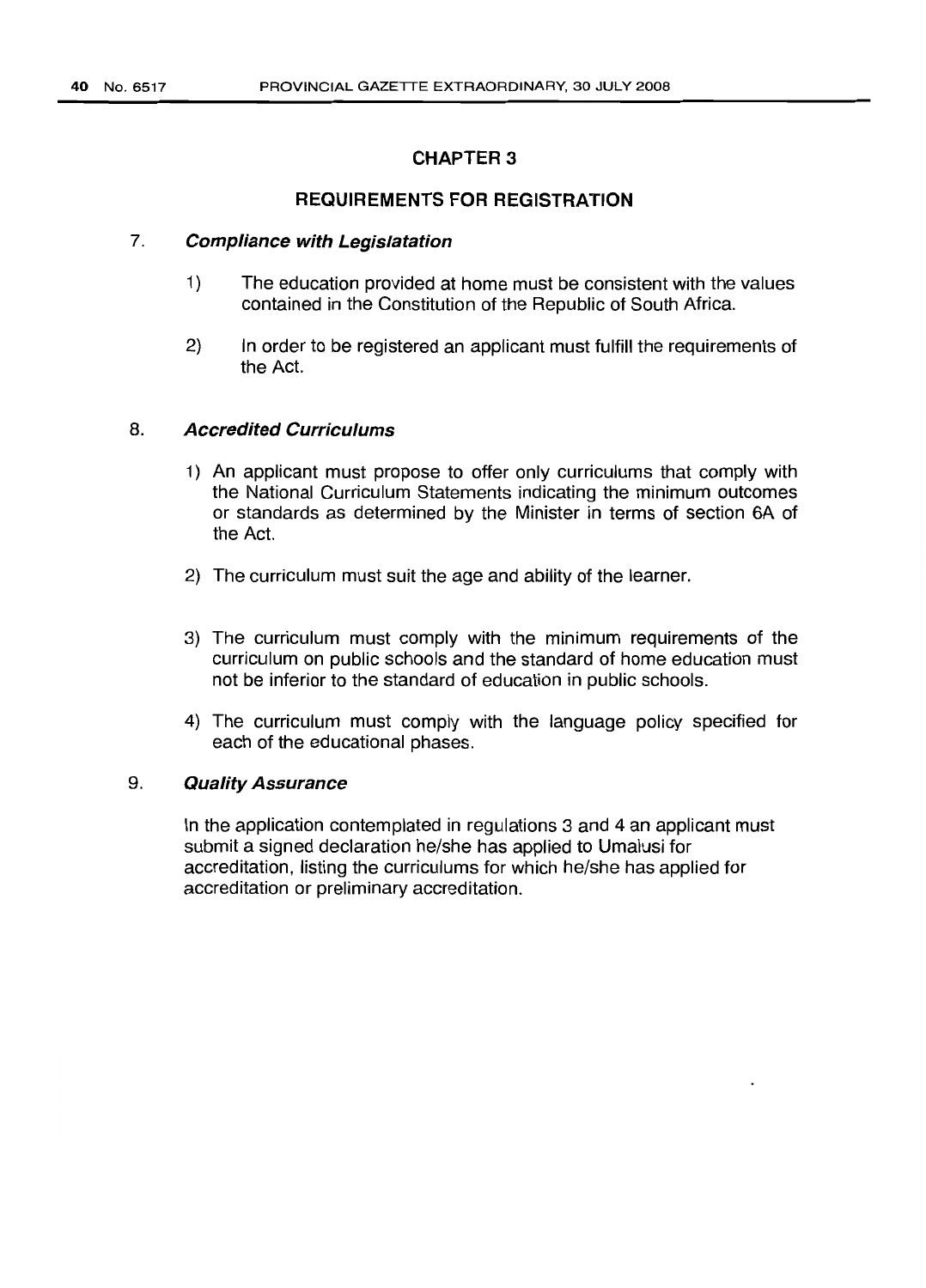## 10. **Assessment**

- 1) At the end of every phase completed by the learner, the applicant should appoint an independent, suitably qualified person(s), approved by the Head of Department, at the parent's own expense for the assessment of the learner's progress.
- 2) An applicant may ask the nearest school to do moderation of examination papers or tests for the learner at their own expense.
- 3) If the learner is not following the national curriculum, the parents must seek the necessary exemption certificate, which allows the Grade 9 learner not to write the equivalent public school examinations;
- 4) The applicant must submit a statement to the Head of Department confirming that the learner so assessed has indeed reached the required level.

## 11 . **Monitoring and Evaluation**

- 1) The Head of Department may at any reasonable time order that official visits and quality assurance be done in respect of the applicant's premises, furniture and equipment, the teaching provided, the assessment and any other matter which in the opinion of the Head of Department should be monitored.
- 2) Whenever the applicant requests in writing that quality assurance be done, the Head of Department may allow the request and if so, a report will be forwarded to the applicant after the quality assurance has been done.
- 3) Should a complaint be lodged against the applicant by any interested party and/or departmental officials and/or members of the public, the Head of Department may, in writing request a written report with regard to the complaint from the applicant.
- 4) The applicant must within thirty (30) days of receipt of the written request referred to in sub-regulation (3) above, respond to the Head of Department in writing.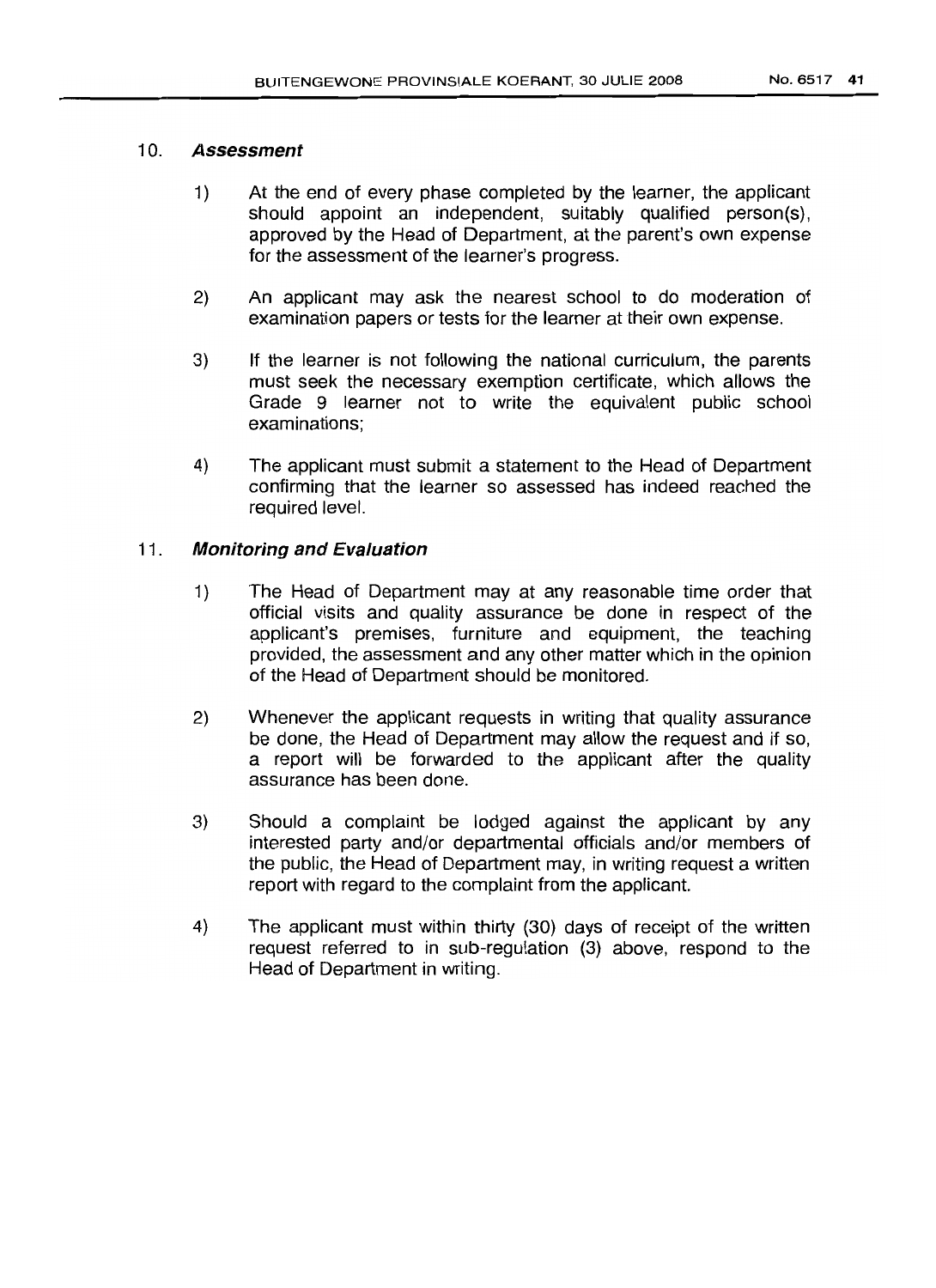- 5) Should the Head of Department not be satisfied with the written response referred to sub-regulation (4) above, he/she may after receipt of the written response, inform the applicant in writing of his/her decision, which may include an investigation.
- 6) In the event of an investigation departmental officials appointed by the Head of Department shall be granted access by the applicant to any the premises and any records at any reasonable time.

#### **CHAPTER 4**

#### **REGISTRATION**

#### 12. **Determination of an Applicant**

- 1) The Head of Department must consider and determine an application for registration
	- a) in accordance with section 51 of the Act and these regulations:
	- b) at least six (6) months before the applicants intends to commence operations.
- 2) In determining an application, the Head of Department must consider
	- a) all the information and declarations provided by the applicant and any other relevant information;
	- b) whether, if registered, the applicant in their entire curriculum will maintain acceptable standards that are not inferior to national standards;
	- c) whether the applicant has met all other relevant requirements of the Act and these regulations;
	- d) the rights of the general public, the learners and the applicant.
- 3) The Head of Department must consider and determine whether to register the applicant in terms of regulation 3 or deny the application.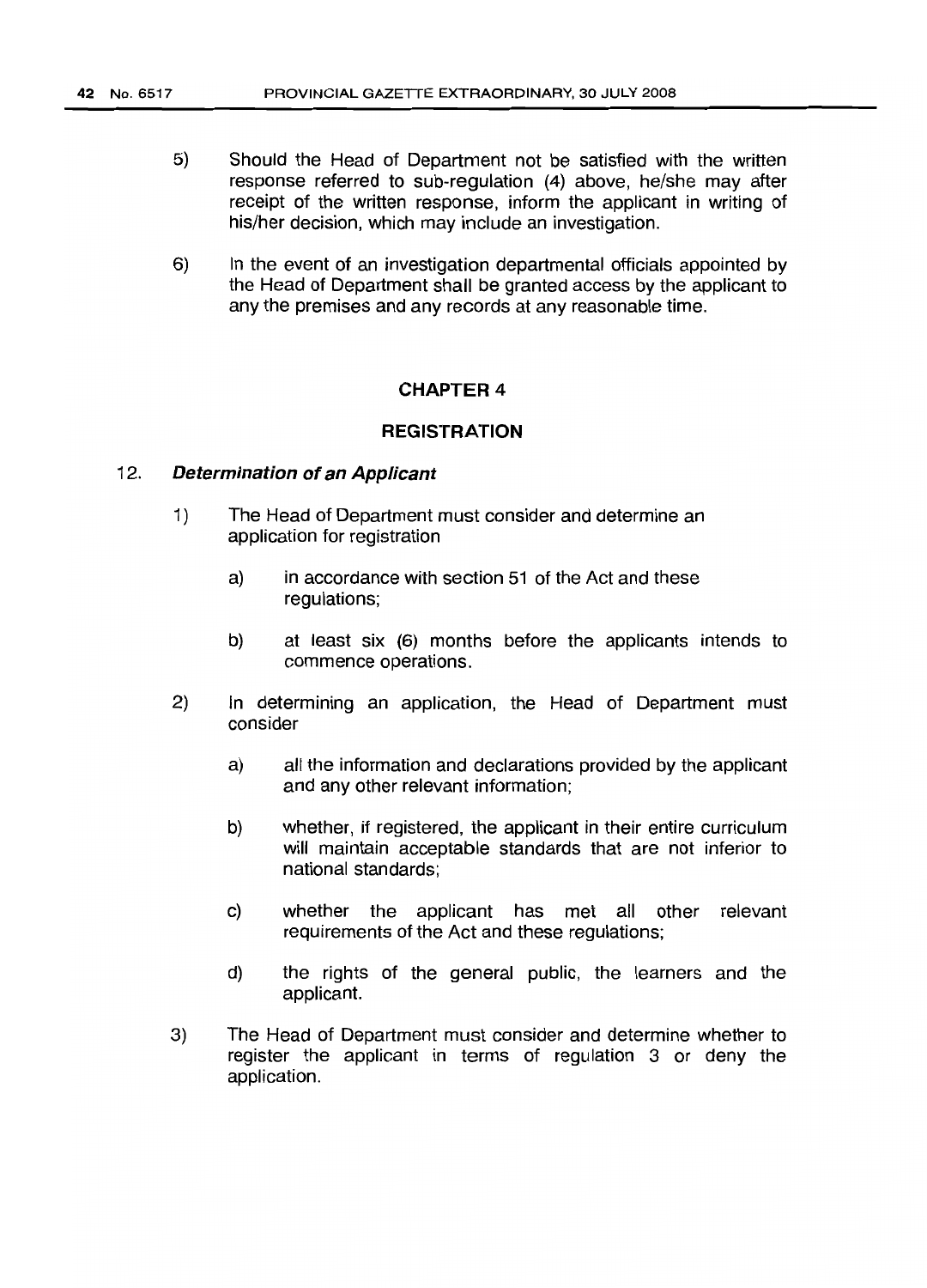4) In determining to grant registration as contemplated in subregulation (3) the Head of Department must approve the curriculum(s) to be offered by the applicant for home education.

## 13. **Amendment of Registration**

- 1) The Head of Department must consider and determine an application for amendment in accordance with regulation 4 at least three months before the amendment is to come into effect.
- 2) The Head of Department must consider whether to
	- a) amend the registration;
	- b) impose a condition; or
	- c) deny the application for amendment.
- 3) In the case of sub-regulation 2(b) or (c), the Head of Department must notify the parent in writing, giving reasons.

## 14. **Withdrawal of Registration**

- 1) Subject to section 51 of the Act, the Head of Department must withdraw the registration for home education if
	- a) the applicant ceases to
		- i) provide education as contemplated in the Act;
		- ii) meet the criteria of eligibility contemplated in regulation 2;
		- iii) fulfill the requirements for registration contemplated in chapter 3 of these regulations;
		- iv) comply with any condition imposed by the Head of Department;
		- v) operate all its curriculum; or
	- b) the applicant provides fraudulent, false or misleading information to the Head of Department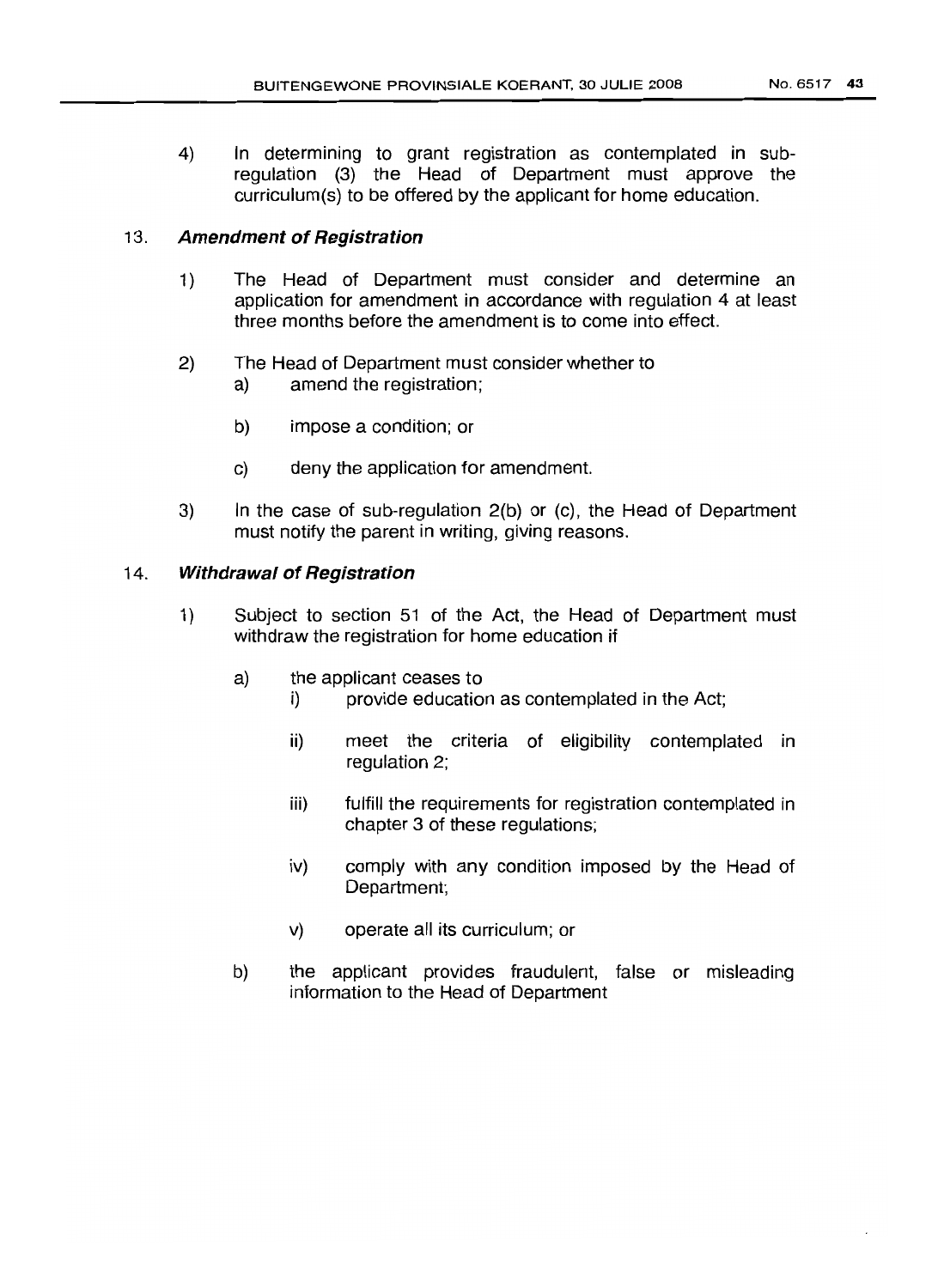- 2) If Umalusi withdraws accreditation from one or more of an applicant's curriculum, the Head of Department must review the applicant's registration and determine whether reasonable grounds exist for withdrawal.
- 3) An applicant must request the Head of Department to withdraw the registration once a learner is admitted to a public or independent school.
- 4) If the Head of Department proposes to withdraw an applicant's registration, the Head of Department must
	- a) comply with section 51(4) of the Act;
	- b) consider any representation from the applicant or any interested person in relation to such action;
	- c) inform the applicant of the decision taken and the reasons thereof.
- 5) If the final decision is to withdraw a registration the Head of Department must issue a notice in writing to the applicant that its registration is withdrawn and that the withdrawal takes effect on a date as determined by the Head of Department.

## CHAPTER 5

#### RESPONSIBILITY OF AN APPLICANT(S)

#### 15. Maintenance of Registration

- 1) In order to maintain registration an applicant must
	- a) continue to fulfill the requirements for registration contemplated in the Act and chapter 3 of these regulations;
	- b) discharge the responsibilities of an applicant in terms of this chapter;
	- c) comply with any condition imposed by the Head of Department;
	- d) comply with Umalusi with respect to the curriculum(s) he/she intends to follow;
	- e) notify the Head of Department of any changes in the information submitted in terms of the Act and these regulations;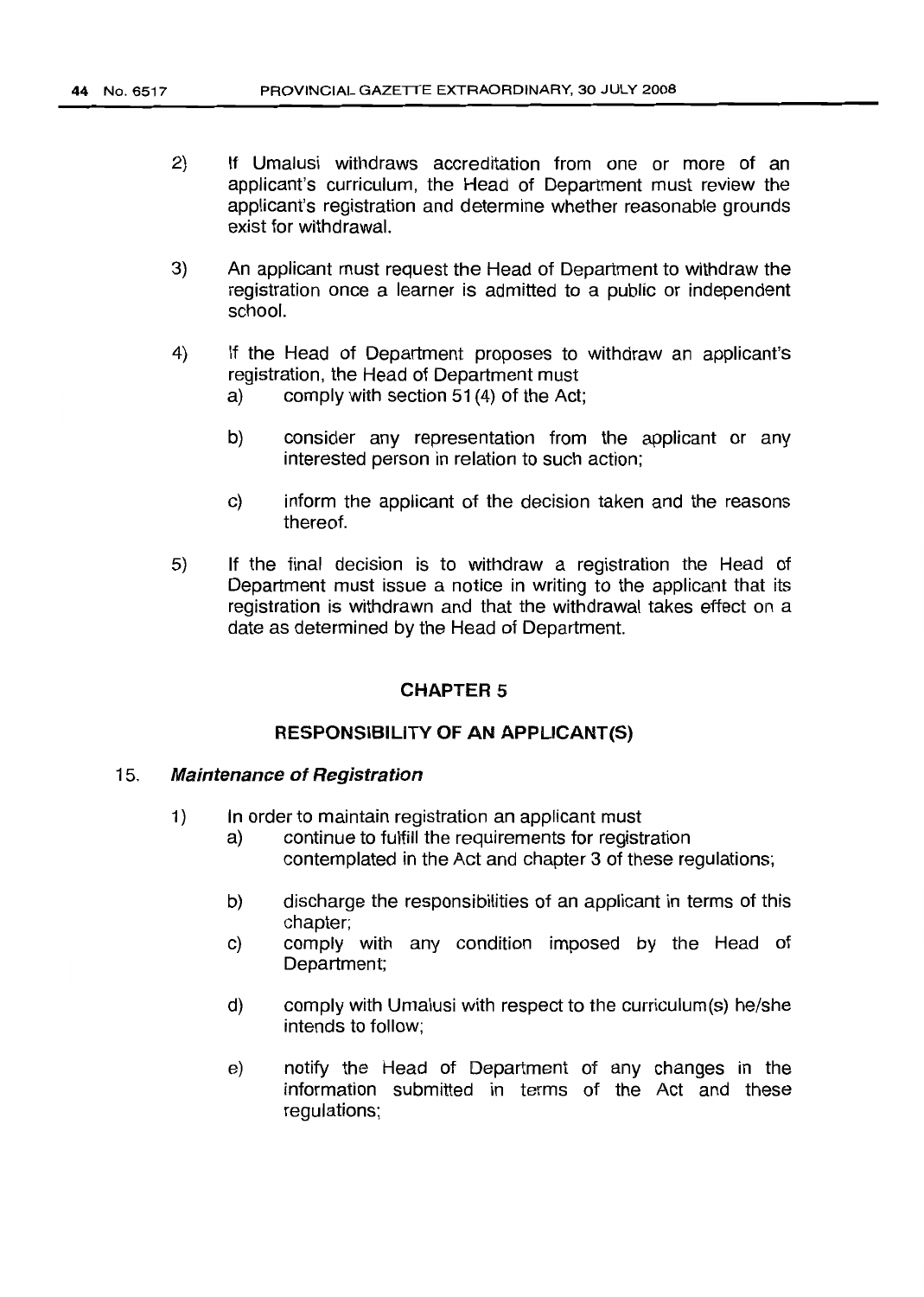- f) undergo an evaluation by the Head of Department at intervals to be determined by the Head of Department;
- g) comply with any reasonable process arranged by the Head of Department after consultation for the purpose of monitoring compliance with the requirements of the Act and the conditions of registration.

## 16. File and or Records to be Kept

- 1) An applicant shall keep
	- a) a certified copy of the learner's birth certificate;
	- b) an attendance record;
	- c) academic progress reports;
	- d) transfer documents and or reports from previous public or independent school(s) attended;
	- e) continuous assessment records of the learner's work, which reflects the learner's progress towards achieving the outcomes of the learning programme;
	- f) a summarized assessment record at the end of the first year of home education and at the end of grades 3,6 & 9 stating whether or not the outcomes for these grades have been achieved;
	- g) all relevant assessment results for three (3) years for monitoring by the Head of Department.

# CHAPTER 6

# APPEALS

## 17. Procedure

- 1) Subject to section 51 of the Act, a person who appeals against a decision of the Head of Department must lodge the appeal in writing with the Member of the Executive Council within thirty (30) days of the date of the Head of Department's decision.
- 2) An appeal document must specify
	- a) the decision being appealed;
	- b) the grounds for appeal; and
	- c) the remedy being sought.